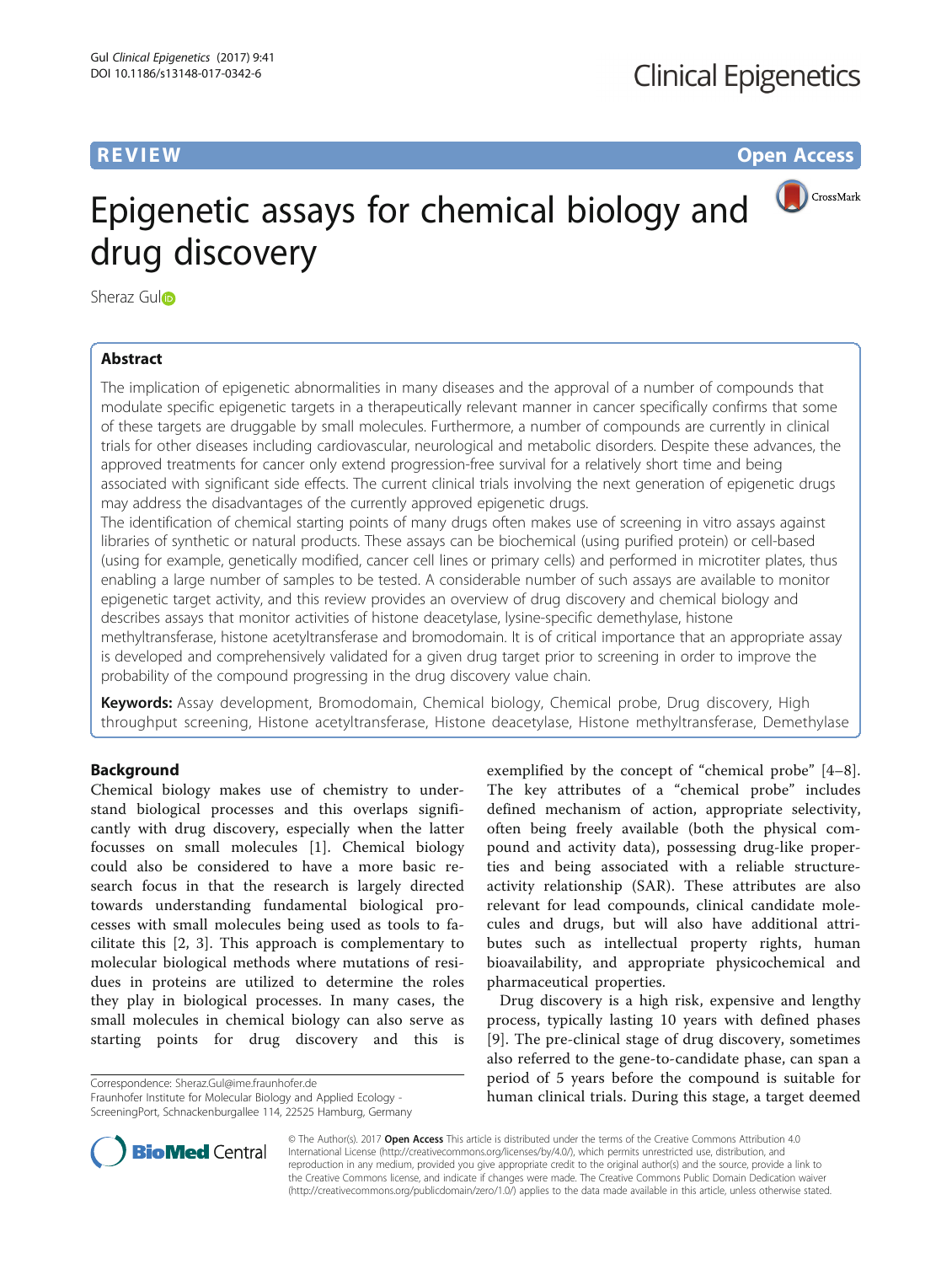worthy of therapeutic intervention is identified and subsequently a biological reagent (usually purified protein or cell line) is prepared that contains the target of interest. In the case of small-molecule drug discovery, this biological reagent would then be utilized to develop an appropriate assay for monitoring target activity and screened against libraries of small molecules (hundreds to millions of compounds) [\[10](#page-14-0)–[12](#page-14-0)]. Evaluation of the active compounds from the screening campaign (hits) with freshly synthesized compounds meeting acceptable purity and integrity in a panel of relevant assays would ultimately yield a validated hit list comprising a data package pertaining to the biological activity [[13\]](#page-14-0). Each validated hit series would then be annotated with additional data such as the Lipinski rule of five [(i) molecular weight less than 500, (ii) logP, a partition coefficient measuring hydrophobicity less than five, (iii) no more than five hydrogen bond donors and (iv) no more than 10 hydrogen bond acceptors]. Bearing in mind the high attrition of drug discovery, more than one of the most promising validated hit series would be progressed to the hit-to-lead (H2L) phase [[14\]](#page-14-0). Several iterative rounds of synthesis would enable the optimisation of the potency of compounds against the target of interest to the desired criteria for a lead series (typically in the sub-micromolar range) whilst retaining an appropriate selectivity profile. Additional information required when selecting the final lead series will include demonstrable and acceptable SAR, off-target selectivity profile, toxicity, physicochemical profile, solubility and stability in aqueous solution and human plasma, in vivo pharmacokinetics, Absorption, Distribution, Metabolism and Excretion (ADME) properties, patentability and competitor activity. Further significant optimisation of a compound within the lead series would result in the generation of a pre-clinical candidate compound and, upon approval by the relevant regulatory organizations, can enter human clinical trials [\[9](#page-14-0)].

In the post-Human Genome Project era [[15\]](#page-14-0), targetbased drug discovery accelerated considerably and is fittingly illustrated by the kinase target class [[16\]](#page-14-0). A consequence of target-based drug discovery has been the multitude of assays being available for most target classes and the remainder of this article focusses on general concepts of assay development with a specific focus on screening compatible assays for epigenetics targets, and Table [1](#page-2-0) provides a summary of the assays. Many of the epigenetic assays reported in the literature and referred to herein make use of commercial extensively validated kits. Where possible, original references are cited that would enable an understanding of the rationale for the development of epigenetic assays and their utilization in a variety of research activities.

# Assay development, high throughput and high content screening in pre-clinical drug discovery

Assays that are screened against libraries of compounds to identify chemical starting points in the early stages of drug discovery can be classified as being biochemical or cell-based in nature. The exact assay that is utilized in a screen is decided upon a case-by-case basis after taking into account a number of factors such as provision of reagents, throughput, cost, and many others that have been discussed extensively in the literature [[17\]](#page-14-0). The biochemical target-based (reductionist) approach was largely adopted in the post-Human Genome Project era where specific genes were identified and cloned and the corresponding proteins expressed in sufficient quantity with acceptable activity for screening [\[18\]](#page-14-0). This was a marked shift from earlier cell-based assays where modulation of specific targets did not occur, but instead relevant cellular phenotypic responses were measured [[19, 20\]](#page-14-0). Significant effort has been expended to mimic these physiologically relevant cell-based systems with a significantly higher throughput [[21\]](#page-14-0) and advances have been made using a variety of these and subsequently deployed in cancer drug discovery in particular [[22](#page-15-0)–[24\]](#page-15-0) as well as being expanded to areas such as predictive toxicology [\[25](#page-15-0)].

For any given protein target class, a variety of fully validated screening compatible assay kits are commercially available. These offer the potential to reduce cycle times significantly for hit identification and beyond. Alternatively, it may be possible to exploit specific commercial reagents to build de novo assays and this isrelevant when investigating newly identified proteins and their substrates. Where appropriate, schematic representations of assays are provided (Figs. [1,](#page-5-0) [2](#page-6-0), [3,](#page-6-0) and [4\)](#page-7-0). The ultimate decision as to which assay to use in a screening campaign is usually considered on a case-by-case basis when initiating a drug discovery project since all assays have specific advantages and disadvantages. For example, in the case of the protein kinases, biochemical assays are often utilized and more than 20 of such assays are commercially available [\[26](#page-15-0), [27](#page-15-0)] whereas in the case of G-protein-coupled receptors, cellbased assays are more commonly employed [\[28](#page-15-0)–[32\]](#page-15-0). It is prudent to develop a panel of assays with different readout modes, as these are suitable for the hit validation stage thus allowing confirmation as to whether the activities of compounds translate to more than one assay format thereby adding confidence that they are not assay artefacts [\[33](#page-15-0)– [36](#page-15-0)]. This is important as it is now known that assays that make use of specific tagged proteins in the AlphaScreen™ assay format often yield specific interfering compounds as false positive hits [\[37, 38\]](#page-15-0). Assay formats that have enhanced the capabilities relative to phenotypic assays include label-free impedance-based [[39](#page-15-0), [40](#page-15-0)] dynamic mass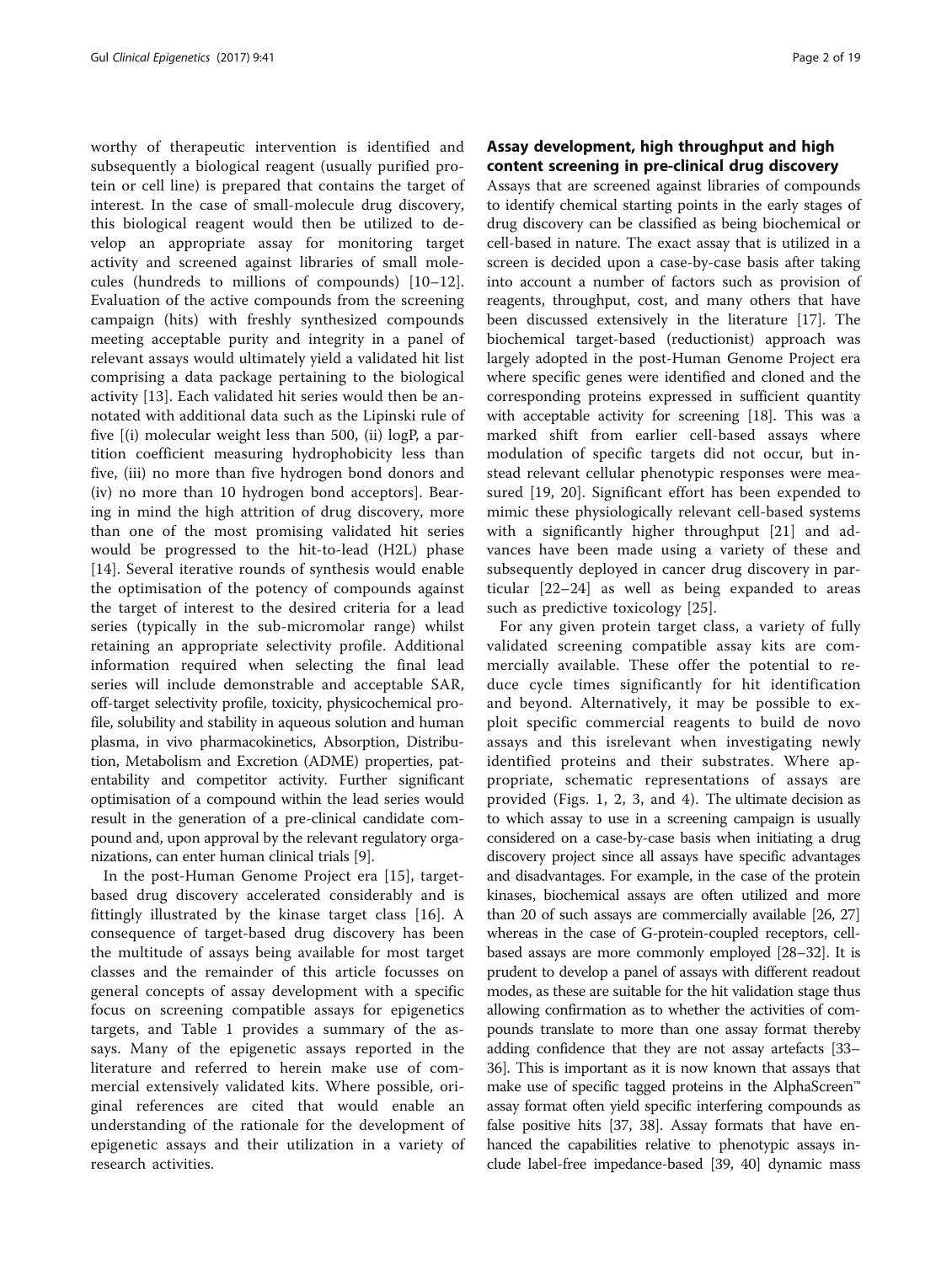<span id="page-2-0"></span>Table 1 Screening compatible epigenetic assays

| Enzyme                                                                      | Assay format                  | Key features of the assay                                                                                                                                                                                                                                                                                  | References  |
|-----------------------------------------------------------------------------|-------------------------------|------------------------------------------------------------------------------------------------------------------------------------------------------------------------------------------------------------------------------------------------------------------------------------------------------------|-------------|
| Histone deacetylase<br>(HDAC)                                               | Chemiluminescent (AlphaLISA®) | • Assay reported in literature and commercial<br>validated assay kit<br>· Substrate: histone proteins<br>• Detection: H3-K9(Ac) or H3-K27(Ac)<br>• High sensitivity<br>· High throughput functional assay                                                                                                  | $122 - 124$ |
|                                                                             | Chromatin immunoprecipitation | • Assay reported in literature using specific<br>commercial reagents<br>• Detection: Ac-H3<br>· High sensitivity<br>• Low throughput assay                                                                                                                                                                 | 125         |
|                                                                             | Colorimetric (Color de Lys®)  | • Commercial validated assay kit<br>• Substrate: peptide containing $\varepsilon$ -acetylated lysine<br>· Detection: deacetylated peptide via coupled assay<br>• Low sensitivity<br>• Low/Medium throughput functional assay<br>• Prone to optical interference with compounds                             | 126         |
|                                                                             | Fluorometric (Fluor de Lys®)  | • Assay reported in literature and commercial validated<br>assay kit<br>· Substrate: peptide containing <i>ε</i> -acetylated lysine<br>· Detection: deacetylated peptide via coupled assay<br>• Medium/High sensitivity<br>• Medium/High throughput functional assay                                       | 127, 128    |
|                                                                             | Luminescence (HDAC-Glo™ I/II) | · Assay reported in literature and commercial validated<br>assay kit<br>· Substrate: peptide containing <i>ε</i> -acetylated lysine<br>· Detection: deacetylated peptide via coupled assay<br>· High sensitivity<br>• Medium/High throughput functional assay                                              | 131, 132    |
|                                                                             | TR-FRET (LANCE® Ultra)        | · Uses specific commercial reagents<br>· Substrate: biotinylated Histone H3-K27(Ac) or Histone<br>H3-K9(Ac) peptide<br>· Detection: H3-K9(Ac) or H3-K27(Ac)<br>· High sensitivity<br>• High throughput functional assay                                                                                    | 133         |
|                                                                             | TR-FRET (LanthaScreen™)       | • Assay reported in literature and commercial validated<br>assay kit<br>• Ligand: Alexa Fluor® 647-labelled HDAC inhibitor as a tracer<br>• Detection: displacement of Alexa Fluor® 647-labelled<br>HDAC inhibitor<br>· High sensitivity<br>• High throughput binding assay                                | 134         |
| Demethylase (LSD and Jumonji<br>C domain-containing<br>histone demethylase) | Colorimetric                  | • Assay reported in literature using specific<br>commercial reagents<br>· Substrates: Histone H3-K4 peptide<br>• Detection: $H_2O_2$ or H3-K4 via coupled assay<br>• Low sensitivity<br>• Low throughput functional assay<br>• Prone to optical interference with compounds                                | 139-142     |
|                                                                             | Colorimetric (Epigenase™)     | • Commercial validated assay kit<br>• Substrates: Histone H3-K4(Me <sub>2</sub> ) or dimethylated<br>Histone H3-K4 peptide<br>• Detection: $H_2O_2$ via coupled assay<br>• Low sensitivity<br>• Low throughput functional assay<br>• Requires wash steps<br>• Prone to optical interference with compounds | 143         |
|                                                                             | Fluorescence polarization     | • Assay reported in literature using methylstat fluor tracer<br>· Ligand: methylstat <sup>fluor</sup> tracer<br>· Detection: displacement of methylstatfluor tracer<br>· High sensitivity<br>• High throughput binding assay                                                                               | 144-145     |
|                                                                             | Fluorometric                  | • Commercial validated assay kit                                                                                                                                                                                                                                                                           | 146-147     |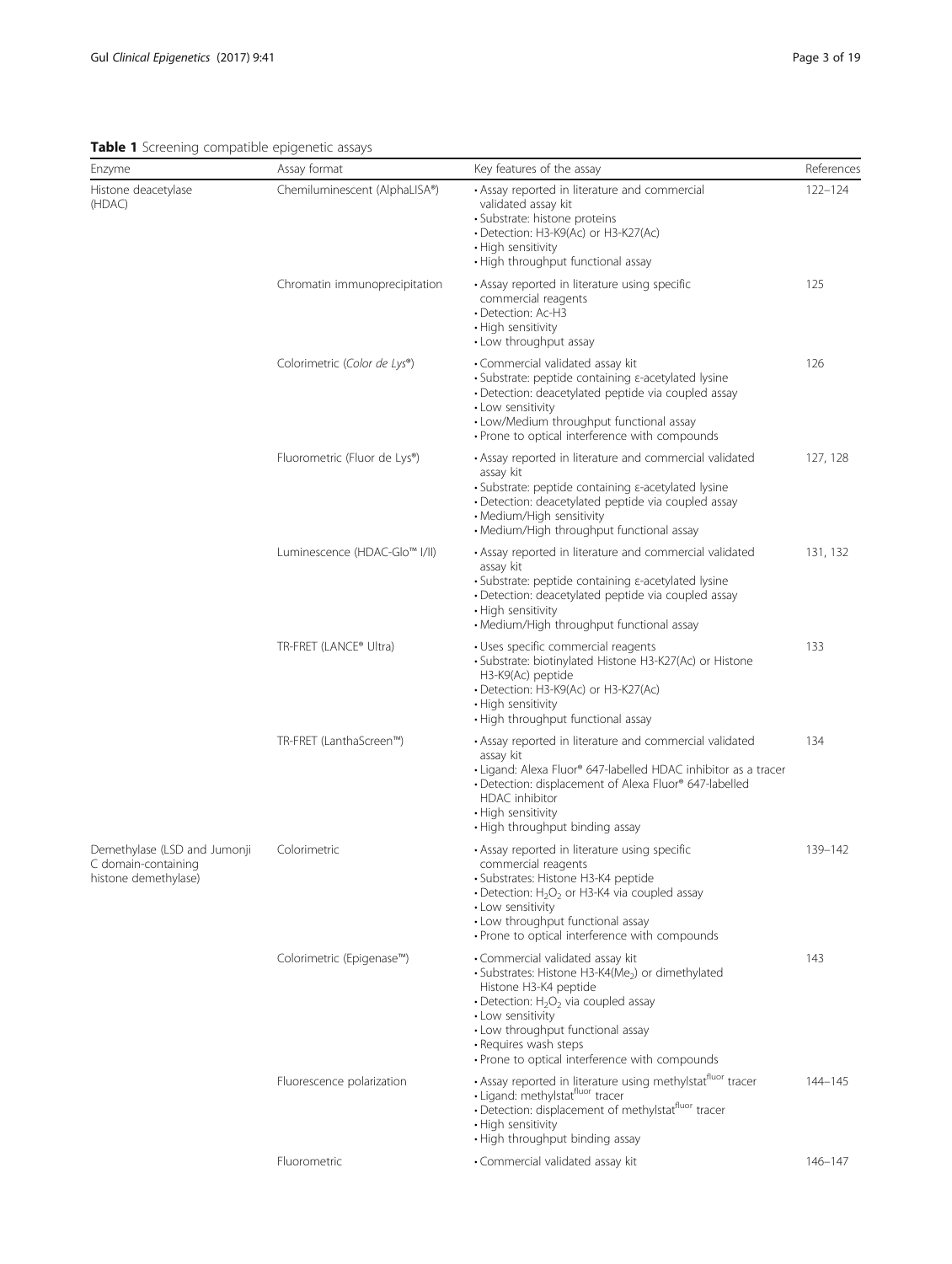# Table 1 Screening compatible epigenetic assays (Continued)

|                                 |                               | • Substrate: Histone H3-K4(Me <sub>2</sub> ) peptide<br>• Detection: $H_2O_2$ via coupled assay<br>• Low sensitivity<br>• Low throughput functional assay<br>• Requires wash steps<br>• Prone to optical interference with compounds                                           |             |
|---------------------------------|-------------------------------|--------------------------------------------------------------------------------------------------------------------------------------------------------------------------------------------------------------------------------------------------------------------------------|-------------|
|                                 | Fluorometric                  | • Commercial validated assay kit<br>• Substrate: Histone H3-K4(Me <sub>2</sub> ) protein<br>· Detection: formaldehyde via coupled assay<br>• Low sensitivity<br>• Low throughput functional assay<br>• Requires wash steps<br>• Prone to optical interference with compounds   | 148-149     |
|                                 | High content screening        | • Assay reported in literature using specific<br>commercial reagents<br>· Substrate: Histone H3-K27(Me)3 peptide<br>$\cdot$ Detection: H3-K27(Me) <sub>3</sub><br>• Medium sensitivity<br>• Medium throughput functional assay                                                 | 150         |
|                                 | Mass spectrometry             | • Assay reported in literature using specific<br>commercial reagents<br>· Substrate: dimethylated peptides<br>· Detection: demethylated products<br>• Medium/High sensitivity<br>• Low throughput functional assay<br>. No optical interference from compounds                 | 151, 152    |
|                                 | Radioactive                   | • Assay reported in literature using specific<br>commercial reagents<br>· Substrate: <sup>3</sup> H-labelled methylated histone<br>· Detection: <sup>3</sup> H-formaldehyde via coupled<br>functional assay<br>. No optical interference from compounds<br>• Radioactive waste | 153, 154    |
|                                 | TR-FRET (LANCE® Ultra)        | • Commercial validated assay kit<br>· Substrate: biotinylated Histone H3-K4(Me) peptide<br>• Detection: H3-K4<br>• High sensitivity<br>• High throughput functional assay                                                                                                      | 155         |
| Histone methyltransferase (HMT) | Chemiluminescent (AlphaLISA®) | • Commercial validated assay kit<br>• Substrate: Histone H3-K79(Me <sub>2</sub> ) protein<br>• Detection: H3-K79(Me <sub>2</sub> )<br>· High sensitivity<br>· High throughput functional assay                                                                                 | 161         |
|                                 | Fluorescence polarization     | • Assay reported in literature using specific<br>commercial reagents<br>· Substrate: protein or peptide<br>• Detection: displacement of labelled-AMP in<br>coupled assay<br>• High sensitivity<br>• High throughput binding assay                                              | 162         |
|                                 | Fluorometric                  | • Assay reported in literature using specific<br>commercial reagents<br>• Substrate: Histone H3 peptide<br>• Detection: homocysteine via coupled assay<br>• High sensitivity<br>• High throughput functional assay                                                             | $163 - 165$ |
|                                 | High content screening        | • Assay reported in literature using specific<br>commercial reagents<br>• Substrate: Histone H3-K27(Me)3<br>• Detection: H3-K27(Me) <sub>3</sub><br>• Medium sensitivity<br>• Medium throughput functional assay                                                               | 166         |
|                                 | Luminescence                  | • Assay reported in literature using specific<br>commercial reagents                                                                                                                                                                                                           | 167         |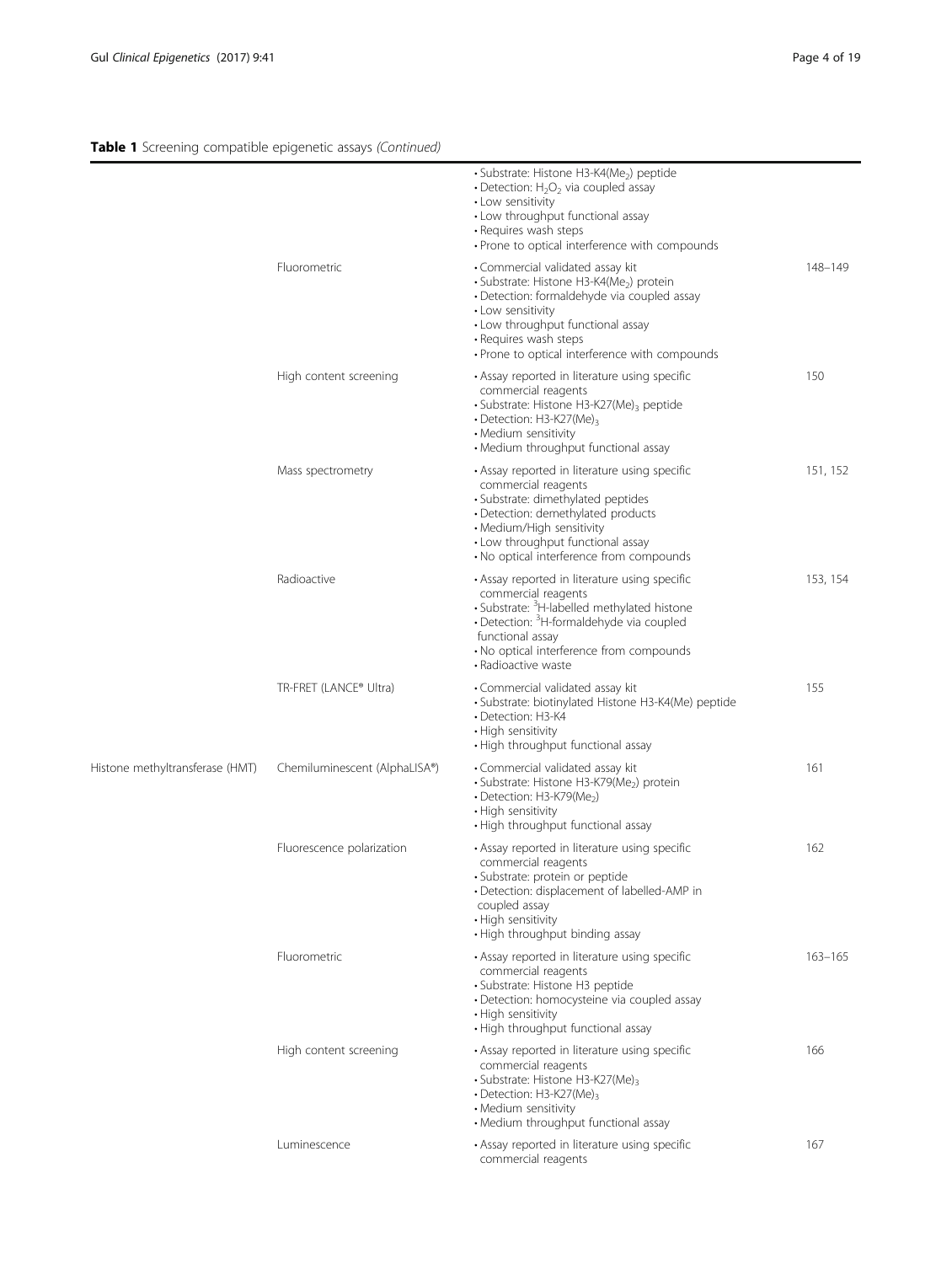# Table 1 Screening compatible epigenetic assays (Continued)

|                                 |                                                                | · Substrate: protein or peptide<br>• Detection: complex coupled assay<br>· High sensitivity<br>• High throughput functional assay                                                                                                                                                                                                            |          |
|---------------------------------|----------------------------------------------------------------|----------------------------------------------------------------------------------------------------------------------------------------------------------------------------------------------------------------------------------------------------------------------------------------------------------------------------------------------|----------|
|                                 | Radiometric                                                    | • Assay reported in literature using specific<br>commercial reagents<br>· Substrate: biotinylated Histone H3-K9 peptide<br>• Detection: <sup>3</sup> H-incorporated into peptide<br>• No optical interference from compounds<br>• Radioactive waste                                                                                          | 168-170  |
| Histone acetyltransferase (HAT) | Colorimetric                                                   | • Commercial validated assay kit<br>· Substrate: proprietary peptide<br>• Detection: NADH via coupled assay<br>• Low sensitivity<br>• Low/Medium throughput functional assay<br>• Prone to optical interference with compounds                                                                                                               | 174      |
|                                 | <b>ELISA</b>                                                   | • Commercial validated assay kit<br>· Substrate: histone<br>• Detection: H3-K4(Ac) via coupled assay<br>• Low/Medium sensitivity<br>• Requires wash steps<br>• Medium throughput functional assay                                                                                                                                            | 175      |
|                                 | Fluorometric                                                   | • Assay reported in literature using specific<br>commercial reagents<br>· Substrate: Histone H3 or Histone H4 peptide<br>• Detection: CoA-SH via coupled assay<br>· High sensitivity<br>• High throughput functional assay<br>• Prone to optical interference with compounds                                                                 | 176      |
|                                 | Fluorometric                                                   | • Commercial validated assay kit<br>· Substrate: Histone protein<br>• Detection: CoA-SH via coupled assay<br>· High sensitivity<br>• High throughput functional assay                                                                                                                                                                        | 177      |
|                                 | Microfluidic mobility shift                                    | • Assay reported in literature using specific<br>commercial reagents<br>• Substrate: fluorolabelled Histone H3 or Histone<br>H4 peptide<br>· Detection: charge difference of substrate/product<br>· High sensitivity<br>• Medium throughput functional assay<br>• No optical interference from compounds                                     | 178      |
|                                 | Radiometric                                                    | • Assay reported in literature using specific<br>commercial reagents<br>· Substrate: biotinylated Histone H4 peptide<br>or histone protein<br>• Detection: <sup>3</sup> H-incorporated into peptide or histone<br>· High sensitivity<br>• Low throughput functional assay<br>• No optical interference from compounds<br>• Radioactive waste | 179-181  |
|                                 | TR-FRET(LANCE® Ultra)                                          | • Commercial validated assay kit<br>· Substrate: biotinylated Histone H3-K9 peptide<br>• Detection: H3-K9(Ac)<br>• High sensitivity<br>• High throughput binding assay                                                                                                                                                                       | 182      |
| Bromodomain                     | Chemiluminescent (AlphaScreen™)                                | • Assay reported in literature using specific<br>commercial reagents<br>· Substrate: biotinylated Histone H4-K5(Ac)<br>· Detection: presence of BRD4/peptide complex<br>• High sensitivity<br>• High throughput binding assay                                                                                                                | 188, 189 |
|                                 | Differential Scanning Fluorometry<br>(BromoMELT <sup>™</sup> ) | • Assay reported in literature and commercial<br>validated assay kit                                                                                                                                                                                                                                                                         | 190, 191 |
|                                 |                                                                |                                                                                                                                                                                                                                                                                                                                              |          |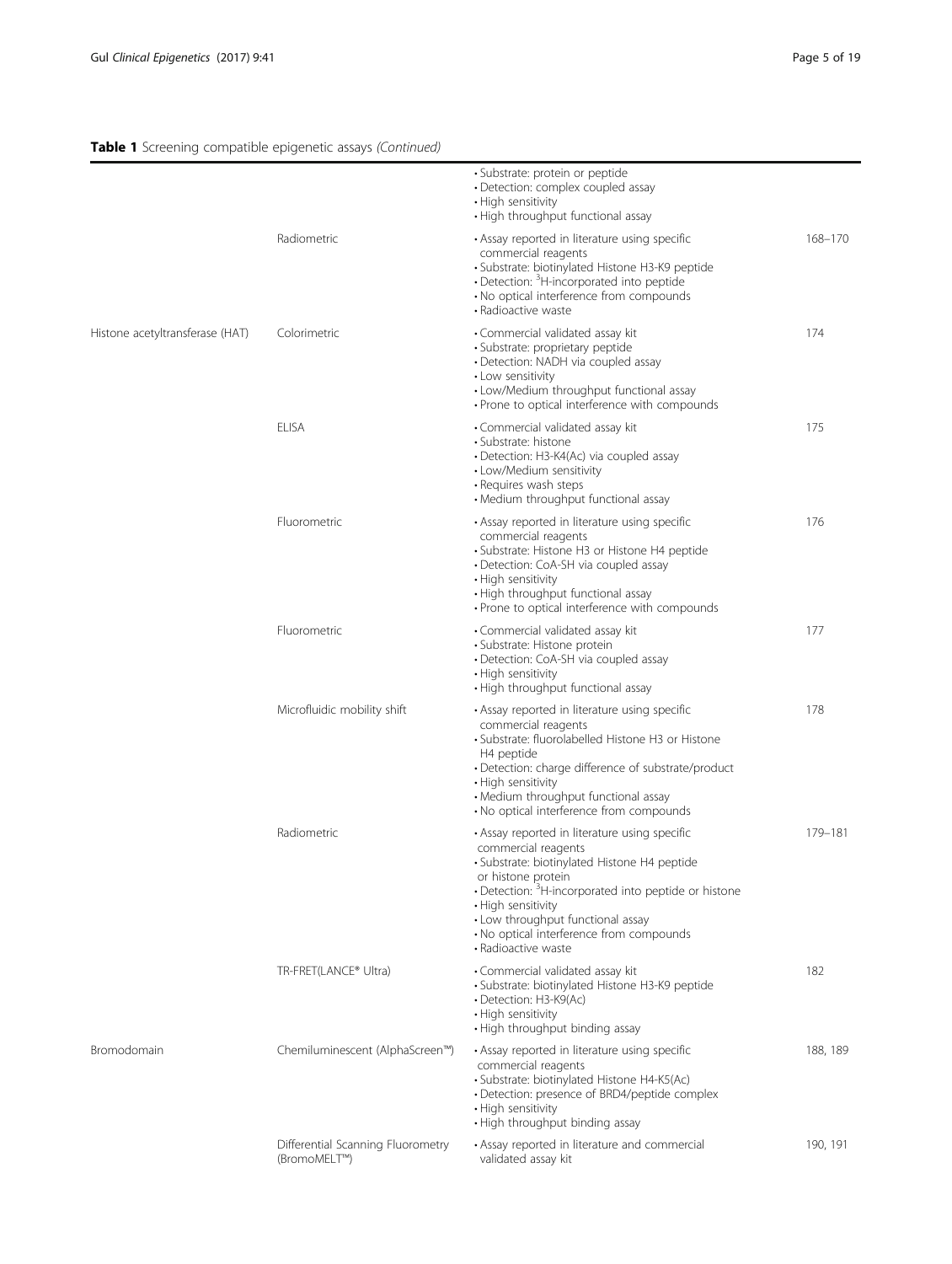<span id="page-5-0"></span>

|  |  | Table 1 Screening compatible epigenetic assays (Continued) |  |  |  |
|--|--|------------------------------------------------------------|--|--|--|
|--|--|------------------------------------------------------------|--|--|--|

|                           | • Substrate: BRD4<br>• Detection: $T_{\rm m}$ of BRD4/SYPRO Orange complex<br>• Low/Medium sensitivity<br>• Medium throughput binding assay<br>• No optical interference from compounds                                                  |     |
|---------------------------|------------------------------------------------------------------------------------------------------------------------------------------------------------------------------------------------------------------------------------------|-----|
| Fluorescence polarization | • Assay reported in literature using specific<br>commercial reagents<br>· Substrate: fluorescent BODIPY labelled tracer<br>• Detection: BRD4/BODIPY labelled tracer complex<br>• Medium sensitivity<br>• Medium throughput binding assay | 190 |
| TR-FRFT                   | • Commercial validated assay kit<br>· Substrate: biotinylated peptide<br>• Detection: BRD4/biotinylated peptide complex<br>• High sensitivity<br>• High throughput binding assay                                                         | 192 |

redistribution [[41](#page-15-0), [42\]](#page-15-0) and multiplex assays [\[43, 44\]](#page-15-0), and these have been successfully applied in screening against small-molecule libraries. More recent state-of-the-art screening compatible assays use three-dimensional spheroids that offer the potential to represent the microenvironment of cells in the body [\[45\]](#page-15-0).

The pre-requisites for high throughput screening (HTS) are access to a suitable assay as briefly described above and a suitable compound library. Compound libraries are usually stored in pure DMSO at concentrations between 1 mM and 10 mM as this will allow for a range of final assay concentrations of compound whilst retaining <1% DMSO  $(v/v)$  in the final assay. The extent of automation when embarking upon an HTS campaign will depend upon the numbers of compounds screened and it would be reasonable to screen a compound library composed of a few thousand compounds manually in miniaturized

formats (e.g. 384- or 1536-well microtiter plates). However, where >5000 compounds are screened (in 384-well microtiter plates), it would be prudent to use some degree of automation such as stand-alone reagent dispensers or a robotic screening system [[46](#page-15-0)–[49\]](#page-15-0). One way to minimize the consumption of reagents when screening very large numbers of compounds is to miniaturize and parallelize an assay into 1536-well microtiter plates [\[50\]](#page-15-0). However, such miniaturization requires the addition of very small volumes of compound stock solutions and technologies such as the contactless acoustic dispenser from Labcyte Inc. makes this possible [[51](#page-15-0)].

High content screening (HCS) is now an established technique that is routinely utilized in chemical biology and drug discovery and has made a significant impact upon understanding the output of phenotypic screening. This is a cell-based approach that can offer a multi-

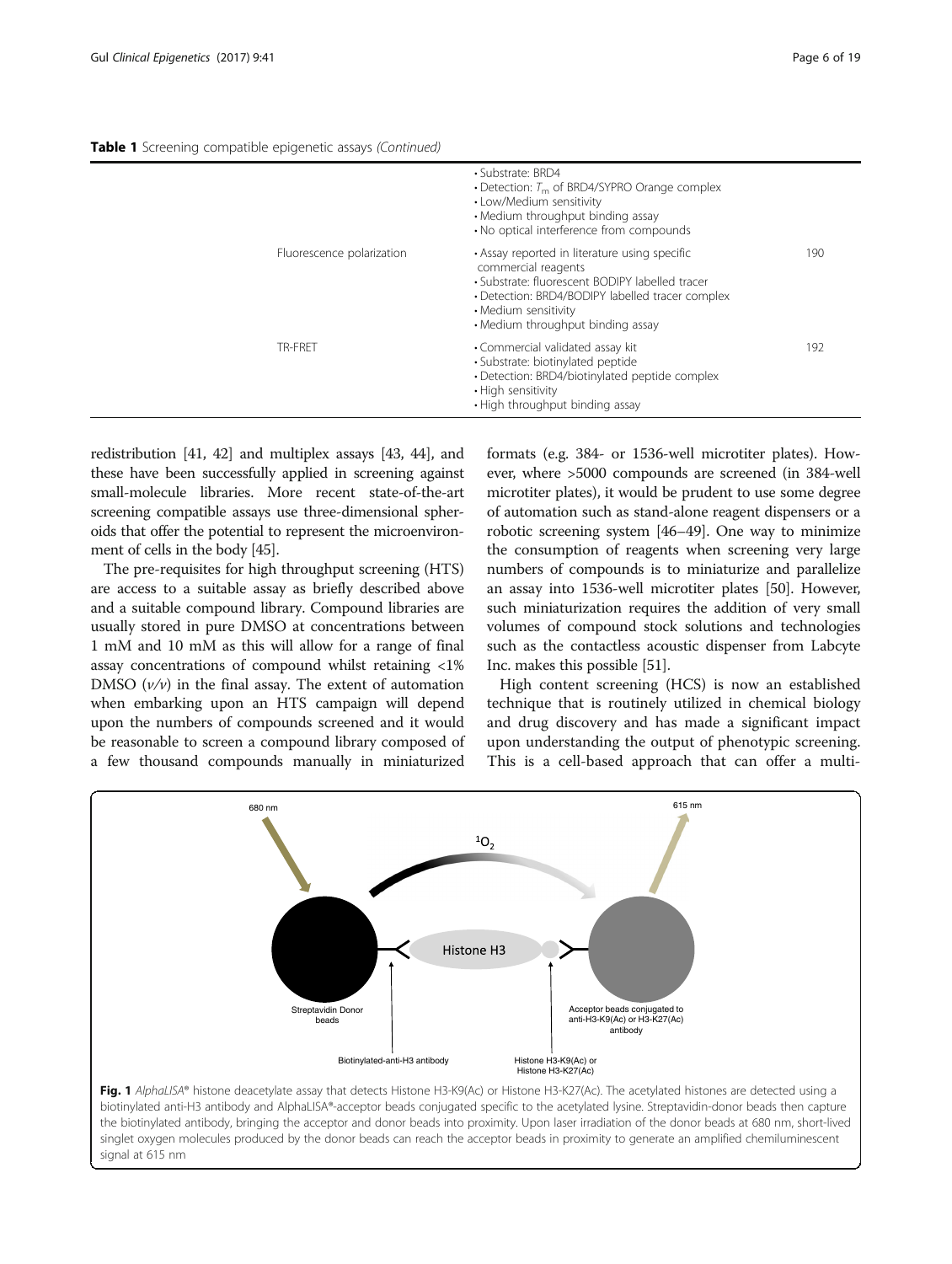<span id="page-6-0"></span>





for HDAC Class I/II enzymes. When the substrate undergoes deacetylation by the HDAC enzyme, the product becomes susceptible to the Developer reagent and results in the release of amino-luciferin. This amino-luciferin is the substrate for a luciferase enzyme (also in the Developer reagent) and yields a glow-type luminescence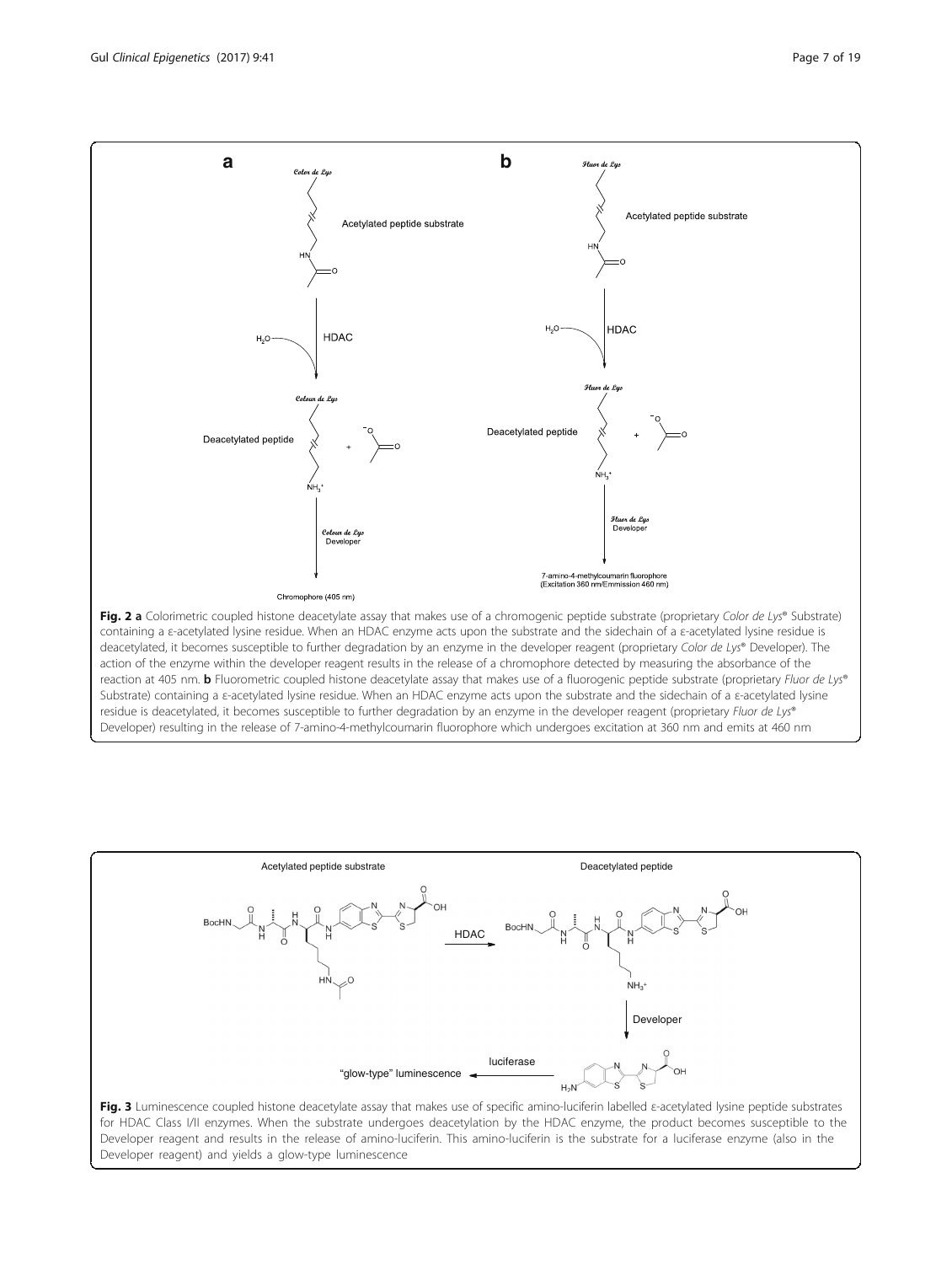<span id="page-7-0"></span>

parameter readout detecting simultaneously a multitude of cellular changes that are subsequently attributed to specific targets [[52](#page-15-0)–[56](#page-15-0)]. This approach is particularly relevant in epigenetics as the discovery of Romidepsin and Vorinostat as anti-cancer drugs originates from phenotypic assays [[57](#page-15-0)].

# General concepts underlying the common deployed screening compatible assays Amplified Luminescent Proximity Homogeneous (AlphaLISA® and AlphaScreen® ) assays

These are proximity-based assays that have successfully been used to study the activity of a wide range of targets [[58](#page-15-0)–[61](#page-15-0)]. The technology requires two bead types, termed donor beads and acceptor beads with the former containing the photosensitizer phthalocyanine, which converts ambient oxygen to an excited and reactive singlet oxygen upon illumination at 680 nm. This reactive singlet oxygen can diffuse approximately 200 nm in solution and has a half-life of 4 μs. If an acceptor bead is within that distance, energy is transferred from the singlet oxygen to thioxene derivatives within the acceptor bead, resulting in light production at 520– 620 nm (AlphaScreen®) or at 615 nm (AlphaLISA®) [\[62](#page-15-0)]. These assays do not require wash steps unlike in a standard ELISA, see Fig. [1](#page-5-0).

#### Colorimetric assays

These rely upon the difference in the electronic absorption spectrum of the substrate and product of a reaction. Chromogenic substrates are composed of organic

molecules that contain a conjugated system, i.e. a delocalized π-bond system which is usually attributed to alternating single and double bonds. When chromophores absorb ultraviolet (UV) and visible radiation, their electrons undergo excitation from their ground state to excited state and the wavelength of UV or visible light (approximately 200–800 nm) absorbed depends largely on the extent of conjugation, such that the greater the degree of conjugation within the chromophore, the longer the wavelength of light will be absorbed [\[63](#page-15-0), [64\]](#page-15-0). In some cases, both the substrate and product will absorb light and it will be necessary to monitor the formation of product where the absorption of the substrate does not change. Additionally, the optimal wavelength at which product formation can be detected should be determined after collecting the absorption of pure samples of substrate and product. When the natural substrate is itself chromogenic, this offers the potential to monitor the activity of an enzyme without the need for a synthetic chromogenic substrate. Thus obviating the effects of steric hindrance by an artificial chromophore in the molecule that can interfere with binding within the active centre of the enzyme and potentially confound the identification of substrate competitive compounds. Despite the successful use of colorimetric assays in screening, they are no longer the preferred option and have largely been replaced by alternative assay formats such as fluorescence-based methods [[65](#page-15-0), [66\]](#page-15-0). This has been driven by a number of reasons such as colorimetric assays being relatively insensitive, often requiring substantial concentrations of product (typically low micromolar) to be generated for adequate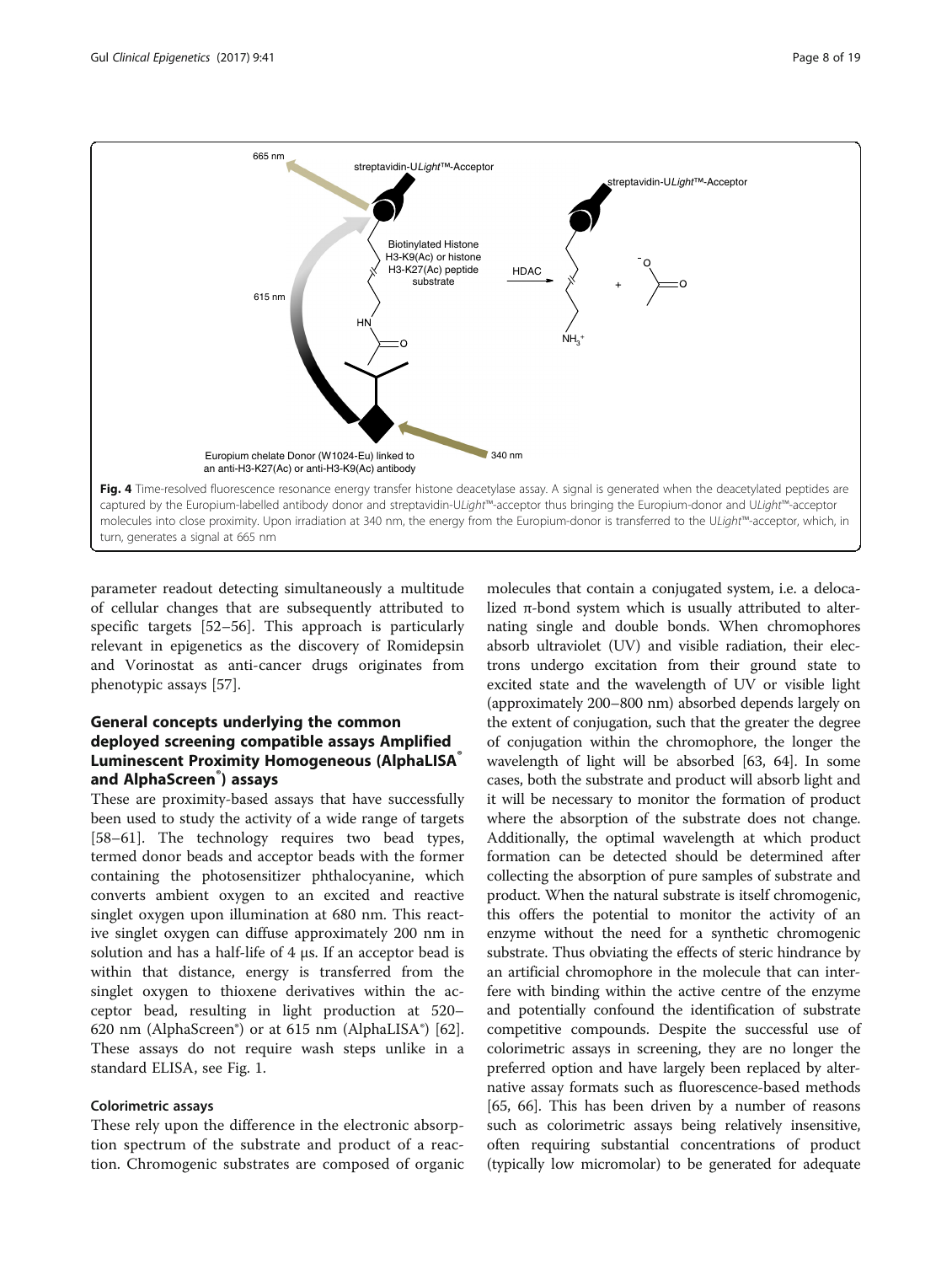detection. Colorimetric assays are also particularly prone to optical interference due to coloured compounds which are commonly found in small-molecule libraries. These optically interfering compounds are likely to result in many of these being identified as apparent hits in a smallmolecule screening campaign but subsequently shown not to be genuine modulators of the activity of the target protein [\[34](#page-15-0), [37](#page-15-0), [38, 67](#page-15-0)–[69\]](#page-15-0). These false positives need to be identified and removed prior to the progression of compounds for drug discovery purposes. One strategy to reduce the number of apparent hits being overrepresented with optically interfering compounds is to determine the activity of the target protein in the presence of compound in kinetic mode; however, this will reduce the throughput of the assay [[70](#page-15-0)].

#### Differential scanning fluorimetry assays

This technique makes use of dyes that are fluorescent when present in a non-polar environment such as hydrophobic sites of unfolded proteins relative to aqueous solution (in the case of unfolded proteins) where their fluorescence is quenched [[71](#page-15-0)]. When low  $M_r$  ligands bind and stabilize proteins, the temperature at which this complex unfolds will be raised and this can be quantified from a fluorescence–temperature plot, with the midpoint of the protein unfolding transition defined as the  $T<sub>m</sub>$  (melting temperature), reflecting the potency of the low  $M_r$  ligand towards the protein [[72](#page-15-0)–[75\]](#page-16-0).

#### Enzyme-linked immunosorbent assay (ELISA)

This technique is used in a variety of industries including diagnostics and quality-control checks [[76](#page-16-0)]. In most cases an ELISA involves an antigen being immobilized to a surface that is capable of capturing a molecule that resembles the antigen. Subsequent to a series of wash steps to remove non-specifically bound proteins, a secondary antibody is applied that is linked to an enzyme and the enzyme substrate is added that yields a signal, usually colorimetric or fluorometric [\[77](#page-16-0)–[79](#page-16-0)]. The major drawback of ELISA from a screening perspective is their non-homogenous nature and the requirement for wash steps [[80](#page-16-0)].

#### Fluorescence polarization assays

This technique relies upon a change in the hydrodynamic radius of a fluorescent entity (when bound to a protein and free in solution) that alters its hydrodynamic radius [[81](#page-16-0)–[83](#page-16-0)]. Most of these assays are based on an indirect measurement of the size change of a protein and fluorescently labelled ligand. A requirement for this technique is the easy conjugation of a fluorophore to a relevant molecular entity. Binding of this ligand would result in a relatively high fluorescence polarization signal. Its displacement from the target by a competitor

molecule would lead to a decrease in the fluorescence polarization signal [[84, 85\]](#page-16-0).

#### Fluorescence intensity assays

These have been used extensively in drug discovery and offer a number of advantages over colorimetric assays such as being significantly more sensitive and less prone to optical interference [[86](#page-16-0)]. There are a large number of fluorophores available that cover most of the electromagnetic spectrum. As a result it is possible to design and synthesize molecules that contain these fluorophores in order to enable them to be employed as tools to develop assays for the investigation of difficult drug targets [[87, 88\]](#page-16-0). Fluorescein has been widely used as a fluorophore in assays but others are available that are associated with reduced compound-mediated interference [[89](#page-16-0)].

#### High content screening assays

These make use of a microscope-based method to image cells that can categorize multiple features when using appropriate fluorescent dyes. The image analysis requires algorithms to allow their categorization, especially after exposure to compounds [[90, 91](#page-16-0)]. These assays can be enhanced when working with primary cells and three-diensional cultures that are more physiologically relevant [\[92](#page-16-0)].

#### Luminescence assays

These use enzymes such as luciferases, and the complementary luciferin photon-emitting substrates [[93, 94](#page-16-0)]. The most widely used enzymes are firefly luciferase, Renilla luciferase, and aequorin [\[95](#page-16-0)–[97](#page-16-0)]. In the case of firefly luciferase-based assays, beetle luciferin and ATP are combined to form luciferyl-AMP (an enzyme-bound intermediate). This reacts with  $O<sub>2</sub>$  to create oxyluciferin in a high-energy state and a subsequent energy transition to the ground state yielding light.

#### Mass spectrometry assays

This has been a longstanding technique and used as a secondary assay due to its relatively low throughput, or for screening modest libraries of compounds [[98, 99](#page-16-0)]. It is a label-free approach as it relies upon the separation and subsequent quantification of typically a substrate and product that has undergone modification that the mass spectrometer is capable of detecting [[100\]](#page-16-0). The current instrument for high throughput mass spectrometry is the Agilent RapidFire that has been used to screen a range of targets with improved quality of the identified hit compounds [[101](#page-16-0)–[103](#page-16-0)].

#### Microfluidic mobility shift assays

This electrophoretic technique requires a charge difference to exist between substrate and product and has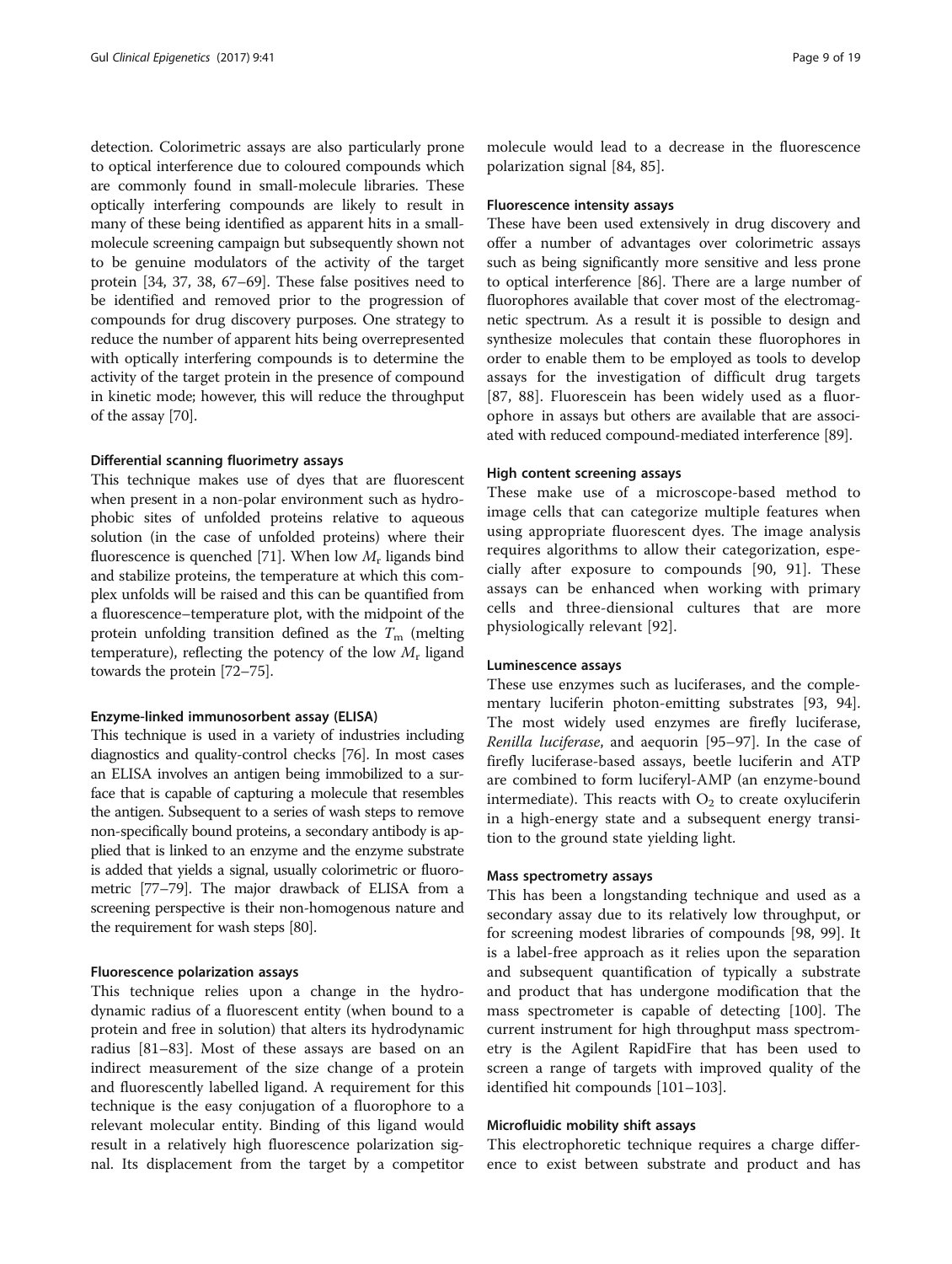been most successfully used to investigate the kinase target class [[104\]](#page-16-0). Although these assays have a low throughput, the major advantage they offer is to overcome compound-mediated optical interference, as it is separated during the electrophoretic separation of substrate and product [\[105\]](#page-16-0). The assay requires a fluorescently labelled substrate that can be used to detect both the product and any residual substrate [\[106\]](#page-16-0).

# Radioactive assays

These assays make use of radioisotopes such as  ${}^{3}H, {}^{14}C,$  $^{33}P$ ,  $^{35}S$  and  $^{125}I$ . Filter-binding assays have historically been extensively adopted to monitor the activity of a wide range of targets [[107](#page-16-0), [108](#page-16-0)]. In the case of the neurotransmitter targets, these assays are considered to be the gold standard assay format as they are label-free, highly sensitive and are not prone to interference in a manner that the other optical methods are susceptible [[109\]](#page-16-0). An advancement to these assays is the no-wash scintillation proximity assay (SPA) which makes use of beads embedded with scintillant that can bind the target of interest and give a signal [\[110](#page-16-0)–[112\]](#page-16-0).

#### Time-resolved-Förster resonance energy transfer assays

This is a proximity-based assay that makes use of lanthanide chelate complexes with a long-lived luminescence in comparison with conventional fluorophores. Therefore, enabling the short-lived background interferences that are predominantly compound mediated to be removed [[113\]](#page-16-0). Typically, a TR-FRET signal is generated when a molecule coupled to the Europium-labelled partner (donor) is brought into close proximity to an acceptor molecule, e.g. Allophycocyanin (APC). Upon irradiation at 340 nm, the energy from the Europiumdonor is transferred to the acceptor which in turn generates a signal at 665 nm, Fig. [4](#page-7-0) [[114](#page-16-0)].

# The histone deacetylase (HDAC) target class and relevant screening compatible assays

The HDAC family of enzymes remove an acetyl group from acetylated lysine residues in appropriate substrates (both histone and non-histone based) [[115](#page-16-0), [116](#page-16-0)]. This protein target class has been implicated in cancer [[117, 118\]](#page-16-0), cardiovascular [[119\]](#page-16-0), inflammatory and infectious diseases [\[120](#page-16-0)] and neurodegeneration [\[121](#page-16-0)].

# HDAC AlphaLISA<sup>®</sup> assays

A commercial assay kit is available that detects changes in the levels of Histone H3-acetylated lysine 9 (H3- K9(Ac)) and Histone H3-K27(Ac) in cellular systems [[122](#page-16-0)–[124](#page-17-0)]. The changes in the levels of acetylated histones is performed with histones extracted from cells, followed by addition of a biotinylated anti-H3 antibody and AlphaLISA®-acceptor beads conjugated specific to

the acetylated lysine. Streptavidin-donor beads then capture the biotinylated antibody, bringing the acceptor and donor beads into proximity. Upon laser irradiation of the donor beads at 680 nm, short-lived singlet oxygen molecules produced by the donor beads can reach the acceptor beads in proximity to generate an amplified chemiluminescent signal at 615 nm (Fig. [1\)](#page-5-0). Due to the nature of the assay, any changes in the observed signal may be due to reasons other than HDAC inhibition; therefore, care needs to be taken when interpreting the data. As this assay format is essentially proximity based, it can be employed to monitor the modification of a variety of molecules such as appropriately labelled peptide and protein substrates (e.g. biotin, FLAG, GST, His) that undergo acetylation, demethylation, methylation as well as phosphorylation (in the case of kinases) when using an antibody against a specific modulation. A chromatin immunoprecipitation (ChIP) assay has also been reported to extract and quantify Ac-H3 from a cellular system [[125](#page-17-0)].

#### HDAC colorimetric assay

In contrast to the above, a commercial HDAC-specific coupled assay kit is available that makes use of a chromogenic peptide substrate (proprietary Color de Lys® Substrate) containing a ε-acetylated lysine residue [[126](#page-17-0)]. When an HDAC enzyme acts upon the substrate and the sidechain of a ε-acetylated lysine residue is deacetylated, it becomes susceptible to further degradation by an enzyme in the developer reagent (proprietary Color de Lys<sup>®</sup> Developer). The action of the enzyme within the developer reagent results in the release of a chromophore detected by measuring the absorbance of the reaction at 405 nm (Fig. [2a\)](#page-6-0). Since this is a colorimetricbased assay, it is generally of low sensitivity and prone to optical interference.

# HDAC fluorometric assays

This is a specific commercial HDAC coupled assay kit but significantly more sensitive that the colorimetric version described above. It is based upon a similar principle to the colorimetric but it involves the replacement of the chromogenic group with one that is fluorogenic [\[127\]](#page-17-0). The peptide substrate (proprietary Fluor de Lys<sup>®</sup> Substrate) once undergone deacetylation by HDAC enzyme is acted upon by the developer reagent (proprietary *Fluor de Lys*<sup>®</sup> Developer) resulting in the release of 7-amino-4-methylcoumarin fluorophore which undergoes excitation at 360 nm and emits at 460 nm (Fig. [2b](#page-6-0)). Fluorogenic assays offer significant advantages over colorimetric assays, as they are more sensitive and less prone to optical interference from compounds and have been utilized extensively by researchers to evaluate HDAC inhibitors [\[128](#page-17-0)–[130\]](#page-17-0).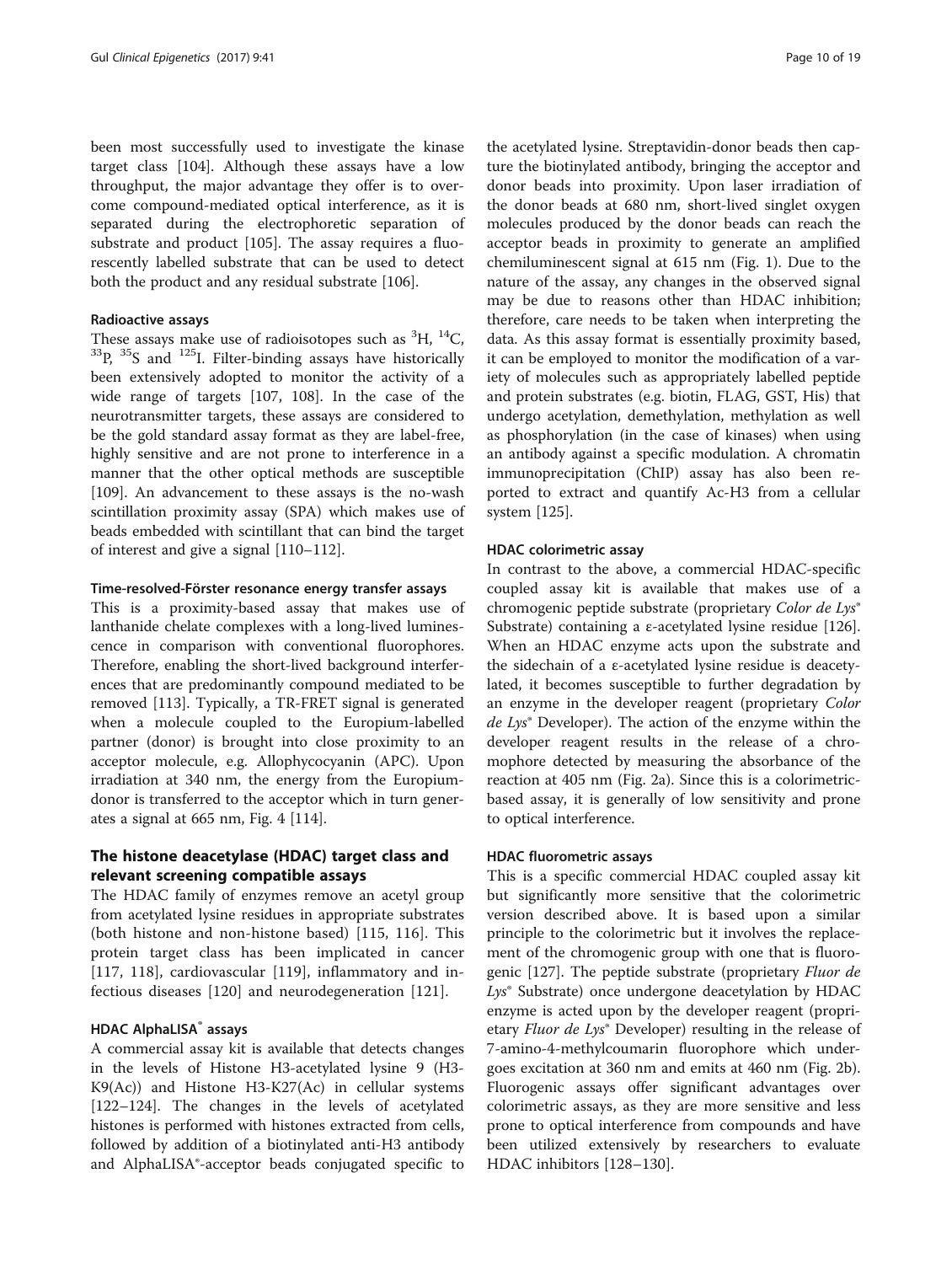#### HDAC luminescence assays

This is another commercial coupled assay kit similar to those described above (colorimetric and fluorometric) but makes use of specific amino-luciferin labelled ε-acetylated lysine peptide substrates for HDAC Class I/II enzymes (Promega Corp. HDAC-Glo™ I/II Assays and Screening Systems) [[131](#page-17-0)]. When the substrate undergoes deacetylation by the HDAC enzyme, the product becomes susceptible to the developer reagent and results in the release of amino-luciferin. This amino-luciferin is the substrate for a luciferase enzyme (also in the developer reagent) and yields a glow-type luminescence (Fig. [3](#page-6-0)). This assay has been validated and used to screen a natural product library [[132](#page-17-0)].

#### HDAC TR-FRET assay

This is a commercial assay kit (LANCE® Ultra TR-FRET) that uses a proprietary Europium chelate donor (W1024-Eu) linked to an anti-H3-K27(Ac) or anti-H3- K9(Ac) antibody, together with streptavidin-ULight™-acceptor. The available substrates for this are biotinylated Histone H3-K9(Ac) and Histone H3-K27(Ac) peptides. A TR-FRET signal is generated when the unmodified peptides are captured by the Europium-labelled antibody donor and streptavidin-ULight<sup>™</sup> acceptor that brings the Europium-donor and ULight™-acceptor molecules into close proximity. Upon irradiation at 340 nm, the energy from the Europium-donor is transferred to the ULight™-acceptor, which in turn generates a signal at 665 nm (Fig. [4\)](#page-7-0) [[133](#page-17-0)].

A similar assay has been reported that is based on measuring the binding affinity of inhibitors rather than enzyme activity. As catalytically functional protein is not required, there is no requirement for a substrate and instead an Alexa Fluor® 647-labelled HDAC inhibitor is used as a tracer (acceptor in the TR-FRET assay). This can bind with specific HDAC enzymes tagged with GST in the presence of Europium anti-GST tag antibody (donor in the TR-FRET assay) and if the tracer is displaced by an appropriate compound, a decrease in signal would be observed [[134](#page-17-0)].

# The demethylase target class and relevant screening compatible assays

The demethylase family of enzymes are responsible for the demethylation of lysine and arginine side chains in appropriate substrates (both histone and non-histone based) [[135](#page-17-0)]. Specific examples of proteins in this class include lysine-specific demethylase (LSD) and the Jumonji C domain-containing histone demethylase (JHDM). This protein target class has been implicated in cancer [[136\]](#page-17-0), diabetes [\[137](#page-17-0)] and cardiovascular disease [[138\]](#page-17-0).

#### LSD colorimetric assay

In this assay, the activity of human LSD1 makes use of dimethylated Histone H3-K4 peptide. This is a coupled assay in which the oxidative demethylation reaction catalysed by LSD1 results in the production of hydrogen peroxide  $(H<sub>2</sub>O<sub>2</sub>)$  [\[139](#page-17-0)–[141\]](#page-17-0). This, in the presence of 3,5dichloro-2-hydroxybenzenesulfonic acid and horseradish peroxidase (HRP), results in an absorbance change at 515 nm [\[142\]](#page-17-0).

A commercial coupled assay kit is also available (Epigenase™ LSD1 Demethylase Activity/Inhibition Assay Kit) that makes use of a chromogenic peptide substrate. In the assay, microtiter plates coated with Histone H3-  $K4(Me<sub>2</sub>)$  LSD1 substrate are used, after which addition of LSD1 results in the removal of substrate methyl groups. After a wash step, the Histone H3-K4 demethylated product recognition takes place using a specific antibody and subsequently the colorimetric signal generated at 450 nm after addition of a proprietary detection mix (making use of the  $H_2O_2$  or formaldehyde released as the by-product of LSD1 enzymatic reaction) [\[143\]](#page-17-0).

# Jumonji C domain-containing histone demethylase fluorescence polarization assay

The crystal structure of histone demethylases have used in a structure-based drug design exercise to develop a substrate-derived inhibitor for Jumonji C domaincontaining histone demethylase, termed methylstat [[144\]](#page-17-0). This compound was shown to be active in vitro against isolated protein in a mass spectrometry (measuring H3-K9( $Me<sub>3</sub>$ ) and in a cell-based HCS assay (measuring H3-K9( $Me<sub>3</sub>$ )) using immunostaining with an anti-H3-K9( $Me<sub>3</sub>$ ) antibody. Modification of this compound with a fluorescent label has led to methylstat<sup>fluor</sup>, which has successfully been employed as a tracer in fluorescence polarization binding assay to monitor JHDM 1A activity [[145\]](#page-17-0).

#### LSD fluorometric assay

This commercial assay kit works in a similar manner to the colorimetric kit described above but being fluorescence based. The assay is based on the multistep enzymatic reaction in which LSD1 first produces  $H_2O_2$  during the demethylation of an Histone H3-K4( $Me<sub>2</sub>$ ) peptide. In the presence of HRP,  $H_2O_2$  reacts with 10-acetyl-3,7dihydroxyphenoxazine (also called Amplex Red) that results in the formation of Resorufin that can be quantified by fluorescence readout at excitation at 530 nm and emits at 590 nm [[146\]](#page-17-0). A similar commercial kit is also available with an identical protocol but containing a proprietary Fluoro-Developer solution [\[147\]](#page-17-0).

As an alternative, this commercial assay kit detects the formaldehyde released from the reaction of LSD1 when using an Histone H3-K4( $Me<sub>2</sub>$ ) protein. The formaldehyde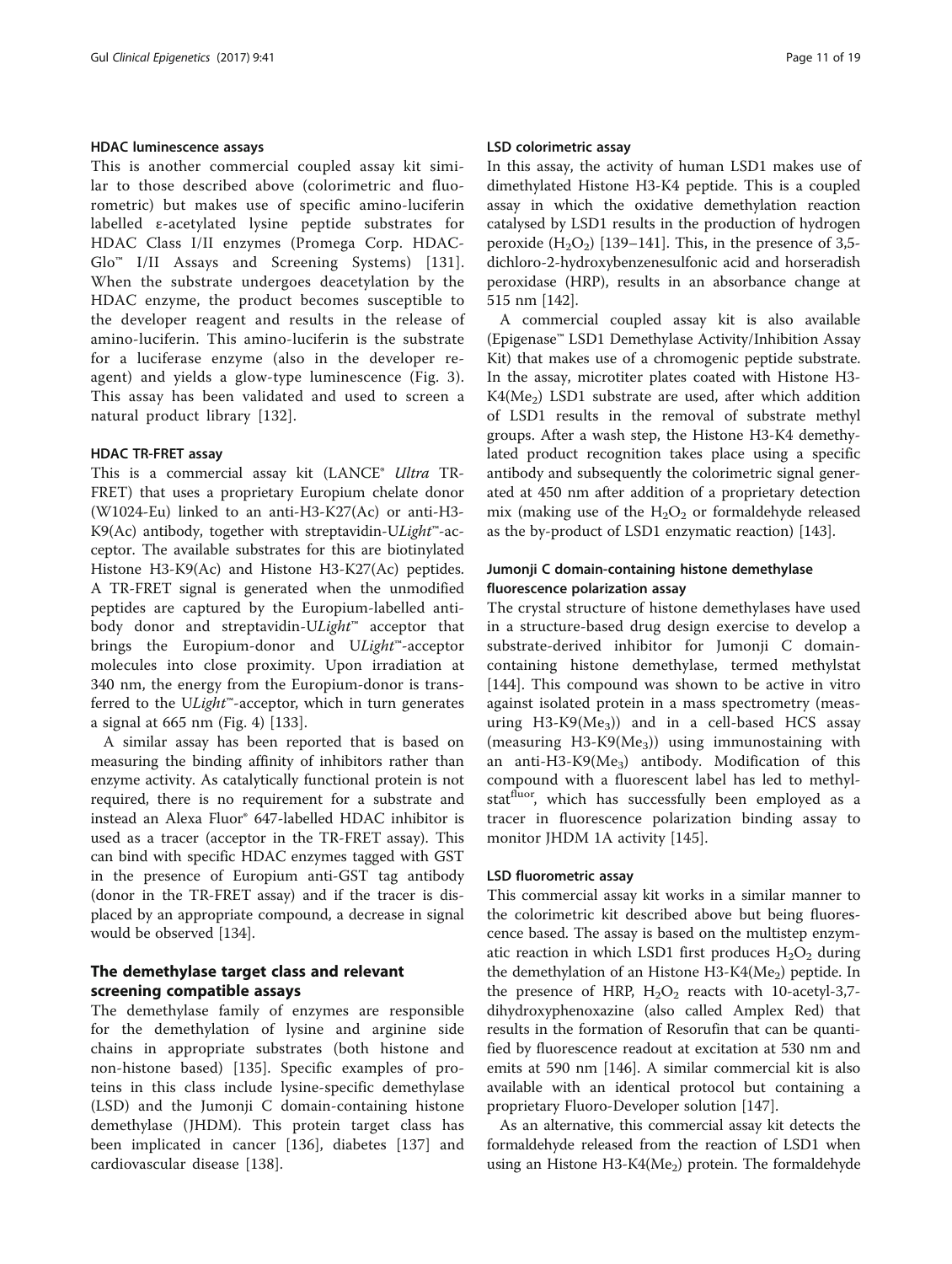released as the by-product of LSD1 reaction reacts with the proprietary detection reagent to generate a fluorescent signal with excitation at 410 nm and an emission at 480 nm [[148](#page-17-0)]. Although the detecting reagent in the kit is proprietary, formaldehyde can be quantitated as the fluorescent condensation product 3,5,-diacetyl-1,4dihydrolutidine (DDL) which is formed with acetyl-acetone and ammonia in the Hantzsch reaction [\[149\]](#page-17-0).

# LSD high content screening assay

This approach has been used to monitor the changes in H3-K27( $Me<sub>3</sub>$ ) and H3-K4( $Me<sub>3</sub>$ ) due to demethylase activity quantified in cell-based system using specific anti-H3-  $K27Me<sub>3</sub>$ ) and anti-H3-K4(Me<sub>3</sub>) antibodies. This approach was complemented with an in vitro assay using isolated lysine demethylase 6B (KDM6B) and chromatin immunoprecipitation (ChIP) assays using the same antibodies [[150](#page-17-0)]. This panel of assays could be used to screen compounds in a low throughput manner and collectively they could provide information as to whether or not the compounds are LSD inhibitors.

#### LSD mass spectrometry assay

This label-free approach has been used to measure LSD1 activity when using an Histone H3-K4( $Me<sub>2</sub>$ ) peptide substrate. The detection of demethylated product (H3-K4(Me)) was quantitatively determined by HPLC-MS [[151](#page-17-0)]. As this is a low throughput assay, a relatively low number of compounds were screened.

This technique has also been used to monitor LSD2 activity using an Histone H3-K4( $Me<sub>2</sub>$ ) peptide substrate. The demethylation efficiency of LSD2 was estimated by mass spectrometry on the basis of detection of the product H3-K4(Me) peptide [\[152\]](#page-17-0).

#### LSD radioactive assay

This assay measures the release of radioactive formaldehyde from <sup>3</sup>H-labelled methylated histone substrates when acted upon by LSD1 [[153](#page-17-0)]. The radioactive formaldehyde is captured and separated from residual substrate and this assay is very sensitive and compatible for use with tissue and cell lysates [[153\]](#page-17-0). However, it is limited by the method of radioactive substrate preparation and the formaldehyde detection method which requires the conversion of formaldehyde to DDL [[154\]](#page-17-0).

#### LSD TR-FRET assay

This is a commercial assay kit (LANCE<sup>®</sup> Ultra TR-FRET) that works upon the same principle as shown above for the analogous assay for HDAC enzyme. In this case, the assay makes use of a biotinylated Histone H3- K4(Me) peptide substrate, with the unmodified peptide being captured by an Europium-labelled antibody as

donor and ULight™-streptavidin that binds the peptide substrate [[155](#page-17-0)].

The detection of H3-K27( $Me<sub>3</sub>$ ) in cell-based assay system has also been reported and the findings were further confirmed using alternative assay formats, namely AlphaLISA® and Western blot [\[156](#page-17-0), [157](#page-17-0)].

# The histone methyltransferase (HMT) target class and relevant screening compatible assays

Histone methyltransferases (HMTs) enzymes catalyse the transfer of methyl groups to histone proteins and consequently, this can control or regulate DNA methylation through chromatin-dependent transcription repression or activation. Histone methylation serves in both epigenetic gene activation and silencing, thereby making it important to measure the activity or inhibition of HMTs and are implicated in cancer [[158](#page-17-0)], HIV [[159](#page-17-0)] and cardiovascular disease [[160\]](#page-17-0).

#### HMT AlphaLISA® assay

This is a commercial assay kit that detects changes in the levels of Histone H3-K79( $Me<sub>2</sub>$ ) protein [\[161\]](#page-17-0). The changes in the levels of Histone H3-K79( $Me<sub>2</sub>$ ) were performed by addition of anti-Histone H3 (C-terminal) AlphaLISA<sup>®</sup> acceptor beads and biotinylated anti-dimethyl-H3-K79( $Me<sub>2</sub>$ ) antibody and streptavidindonor beads.

#### HMT fluorescence polarization assay

This is a generic methyltransferase assay that detects Sadenosylhomocysteine (SAH) product formation. The assay uses a highly specific immunodetection of nucleotide reaction products with the fluorescence polarization readout. This method requires an antibody that specifically binds SAH in the presence of excess S-adenosyl-Lmethionine (SAM) and can differentiate on the basis of a single methyl group [[162](#page-17-0)]. This assay has the advantage of being compatible with other enzymes of the same target class.

# HMT fluorometric assay

A coupled assay that relies upon the determination of SAM-dependent methyltransferase acting upon a H3 peptide. The SAH that is hydrolyzed by the coupling enzyme SAH hydrolase to homocysteine and adenosine. The free sulfhydryl group on a homocysteine molecule reacts with the maleimido form of the fluorophore, Thioglo1 forming a highly fluorescent conjugate with excitation at 382 nm and emission at 513 nm [\[163\]](#page-17-0) and this method has been patented [\[164](#page-17-0)]. An alternative to Thioglo1 is 7-diethylamino-3-(4-maleimidophenyl)- 4-methylcoumarin (CPM) which has been used to determine the activity of a number of methyltransferase enzymes [\[165](#page-17-0)].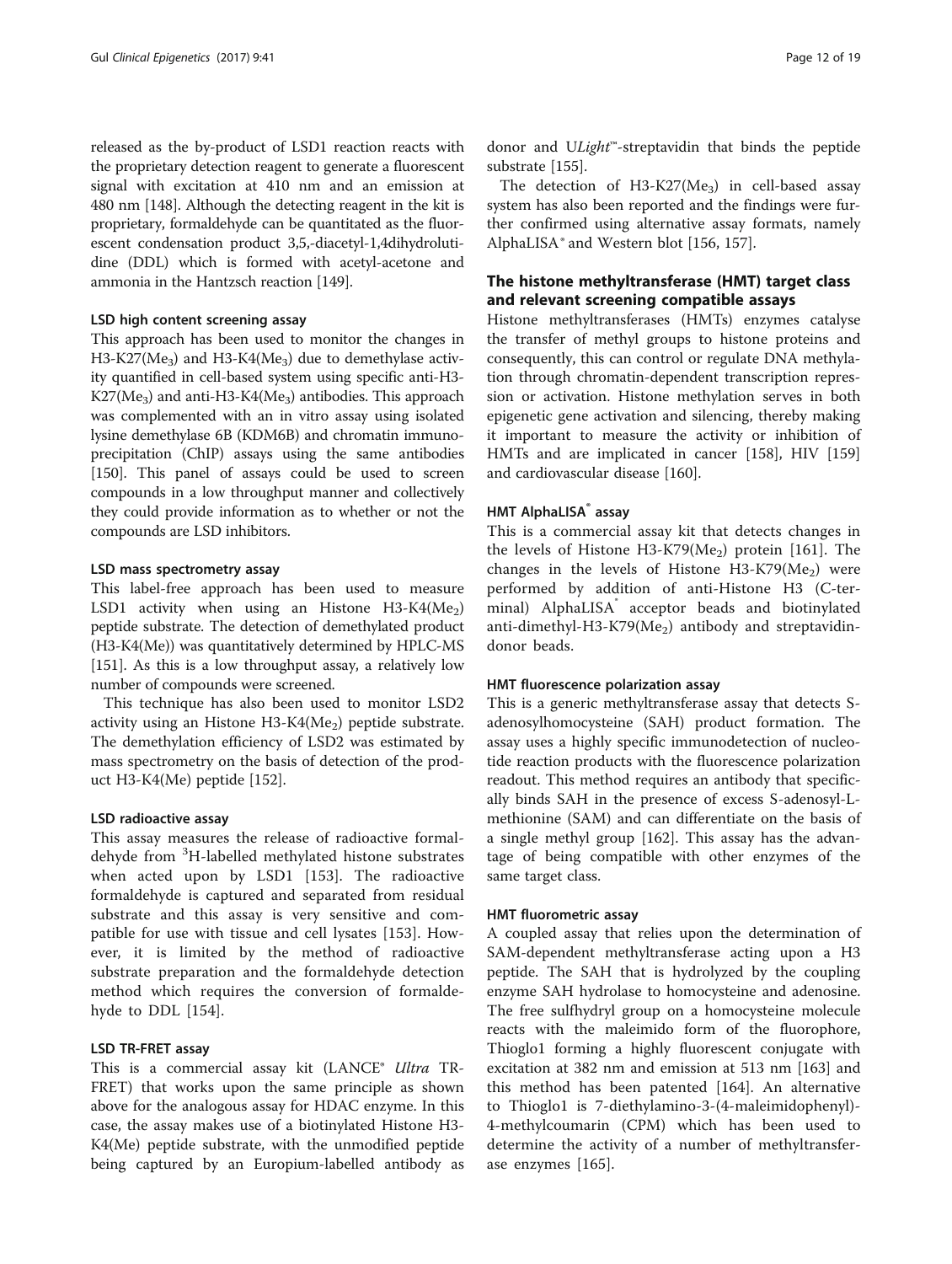#### HMT high content screening assay

An ultra-high throughput screening assay (1536 wells) has been reported for determining the changes in H3-  $K27Me<sub>3</sub>$ ) in HeLa cells [\[166\]](#page-17-0). The assay quantifies the reduction in total H3-K27( $Me<sub>3</sub>$ ) using a specific antibody. The use of this assay in conjunction with a targetbased assay for Enhancer of zeste homolog 2 (EZH2) histone-lysine N-methyltransferase enzyme enabled the assignment of any cellular activity to this specific target.

#### HMT luminescence assay

This assay has been reported for histone methyltransferases in which the enzymes catalyse the transfer of a methyl group from SAM to a lysine amino group in a histone substrate resulting in the formation of SAH. The assay is novel in that the quantification of enzyme activity takes place via three coupled steps [[167\]](#page-17-0) and therefore is undesirable from a screening perspective.

#### HMT radiometric assay

The activity of protein arginine methyltransferase 1 and 5 have been reported to make use of biotinylated peptides, <sup>3</sup>H-SAM and streptavidin-coated SPA beads in a homogenous format that do not require any wash steps. Incorporation of radioactivity into the biotinylated peptides immobilized onto the SPA beads would lead to an increase in signal [\[168\]](#page-17-0). An analogous assay for Neurospora crassa Dim-H3-K9 methyltransferase that involves wash steps has also been reported which uses streptavidin microtiter plates coated with biotintinylated-H3K9 peptide substrate. Subsequently, the enzyme and <sup>3</sup>H-SAM are added resulting in the transfer of the methyl groups to the target peptide. This brings the radioactive methyl group and scintillator in close proximity and an increase in signal [\[169\]](#page-17-0). This assay has also been applied to most other human methyltransferases [\[170\]](#page-17-0).

# Histone acetyltransferase (HAT) assays

Histone acetyltransferase (HAT) enzymes catalyse the transfer of acetyl group from acetyl-CoA to histone proteins and are implicated in cancer [[171\]](#page-17-0), cardiovascular disease [\[172](#page-17-0)] and neurodegenerative disorders [[173\]](#page-18-0).

#### Colorimetric assay

This is a commercial assay kit in which acetylation of a proprietary peptide substrate by all HAT enzymes releasing CoA-SH, which then serves as an essential coenzyme for producing NADH. The detection of NADH takes place spectrophotometrically at 440 nm upon it reacting with a soluble tetrazolium dye [\[174\]](#page-18-0).

#### ELISA

This is also a commercial assay kit to detect the presence of Histone H3-K4(Ac). In this assay, histone substrates are captured using Histone H3-coated antibody, followed by incubation with HAT enzymes allowing generation of product. Subsequent addition of a modificationspecific primary antibody, anti-H3-K4(Ac) and secondary antibody coupled to HRP and a proprietary developing solution results in an increase in absorbance at 450 nm [\[175](#page-18-0)].

#### Fluorometric assay

An assay for lysine acetyltransferase Rtt109 that upon transferring an acetyl group from acetyl-CoA to specific histone-lysine residues of its substrate results in the generation of CoA. The free thiol group of CoA reacts with the sulfhydryl-sensitive probe CPM to form a fluorescent adduct that is detected [\[176\]](#page-18-0).

Another commercial assay kit that uses Histone H3 and Histone H4 N-terminal peptides as substrates. The HAT enzyme catalyses the transfer of acetyl groups from acetyl-CoA to the histone peptide thereby generating the acetylated peptide and CoA-SH. After stopping the reaction and addition of a developing solution, it reacts with the free sulfhydryl groups on the CoA-SH to give a fluorescent readout [\[177\]](#page-18-0).

#### Microfluidic mobility shift assay

This makes use of fluorescently labelled peptide substrates (derived from Histone H3 and Histone H4). Upon modification of the peptides, the substrate and product have a difference in charge and microfluidic electrophoresis allows their separation and quantification [\[178\]](#page-18-0). This assay was used to profile known and novel modulators of lysine acetyltransferase enzymes.

#### Radiometric assay

In this assay, a synthetic biotinylated Histone H4 derived peptide acts as an HAT substrate [[179](#page-18-0), [180](#page-18-0)]. The enzyme acts upon  $[{}^{14}C]$ acetyl-CoA and generates a radiolabelled peptide which is retained on streptavidin beads and subsequently counted in a liquid scintillation counter.

This assay makes use of radiolabelled [<sup>3</sup>H]-acetyl-CoA that is coated onto microtiter plates. Upon acetylation of lysine-rich Histone from calf thymus, the reaction is stopped and the signal counted using a scintillation counter [\[181](#page-18-0)].

#### TR-FRET assay

This is a commercial assay kit that measures acetylation of biotinylated Histone H3K9 peptide. Upon acetylation of the peptide, it is captured by an Europium-labelled anti-H3-K9(Ac) antibody and *ULight*®-streptavidin which bring the Europium-donor and ULight<sup>™</sup>-acceptor molecules into close proximity and thus a TR-FRET signal is generated [[182](#page-18-0)].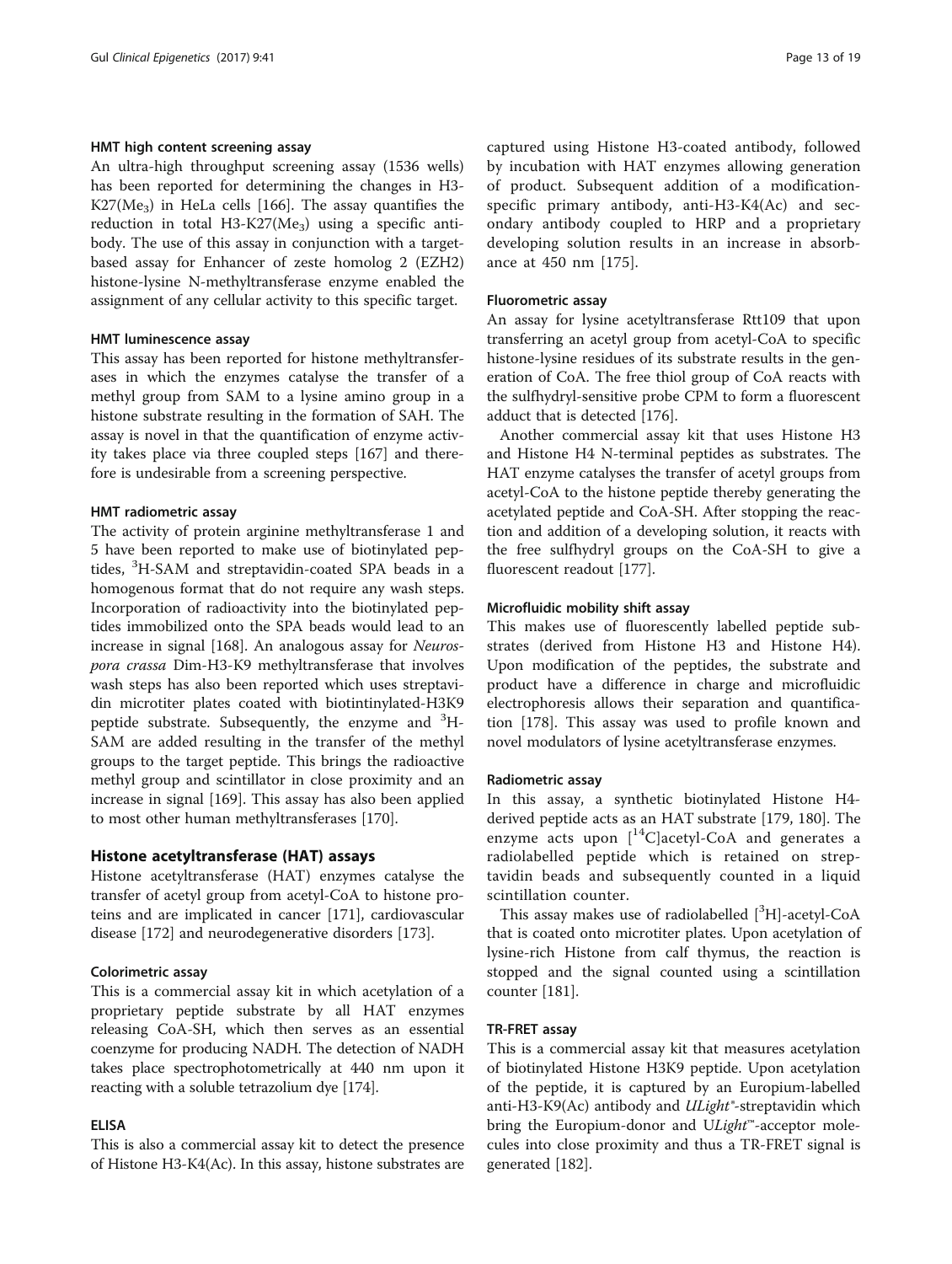# The bromodomain target class and relevant screening compatible assays

Bromodomains are protein modules that bind to acetylated lysine residues and hence facilitate protein–protein interactions. Bromodomain-mediated interactions have key roles in transcriptional regulation and their dysfunction is implicated in a large number of diseases including cancer [[183](#page-18-0)–[185\]](#page-18-0), atherosclerosis [\[186](#page-18-0)] and diabetes [\[187](#page-18-0)].

# AlphaScreen® assay

This is an assay reporting the detection of BRD4 binding to Histone H4-K5(Ac) [[188](#page-18-0)]. A biotinylated Histone H4-K5(Ac) substrate binds GST-bromodomain-containing protein 4 (GST-BRD4) and this complex binds a streptavidin-donor and glutathione-acceptor enabling them to come into close proximity, thereby yielding a signal.

In addition, interactions between His-BRD4 and biotinylated Histone H4-K4(Ac) have been reported that made use of streptavidin-donor beads and Ni-acceptor beads to enable the formation of the detection sandwich [\[189](#page-18-0)].

#### Differential scanning fluorimetry assay

An assay has been reported that makes use of unlabelled BRD4 and SYPRO Orange Protein Gel Stain as a fluorescent probe [\[190\]](#page-18-0). It involved heat-induced protein denaturation which exposes hydrophobic surfaces that interact with SYPRO Orange, thereby increasing its fluorescence. The fluorescence gradually increases with increasing temperature and this data yields a melting temperature  $(T_m)$  that is represented by an inflection point on the curve. Interactions between the protein and a ligand increases protein stability, leading to an increase in  $T_m$  and used to predict the  $K_d$  of compounds that were tested. This is also available commercially as the BromoMELT™ kit [[191](#page-18-0)].

#### Fluorescence polarization assay

A fluorescence polarization assay has been reported that makes use of a fluorescent BODIPY labelled tracer (BODIPY-BI2536) binding to BRD4 [[190](#page-18-0)]. When the BRD4/BODIPY-BI2536 complex is in the presence of a compound that can displace the tracer from BRD4, a reduction in signal is observed. This assay was validated using a number of reference compounds.

#### TR-FRET assay

This is a commercial assay kit that allows the characterization of BRD4/peptide interaction. The donor consists of BRD4 bromodomain 1 peptide labelled with Europium chelate. A biotinylated peptide containing the target acetylated lysine serves as the ligand for BRD4 bromodomain 1. APC-labelled avidin can bind with high affinity to the peptide substrate via the biotin moiety

and serves as the acceptor in the assay [\[192\]](#page-18-0) and any compound that displaces the complex will result in a decrease in signal.

### Conclusions

The body of evidence implicating epigenetic proteins in regulating biological processes and their dysfunction being the cause of various diseases is continuously increasing [\[119](#page-16-0), [193\]](#page-18-0). This has led to significant drug discovery research efforts and the Food and Drug Administration (FDA) approval of a number of drugs and an even larger number of compounds being evaluated in clinical trials [[119,](#page-16-0) [194, 195\]](#page-18-0). This trajectory of epigenetic drug discovery research is similar to that for the kinase protein target class after they were discovered and it is anticipated that many of the lessons learnt will apply to the epigenetic targets. For example, despite the initial concerns that selective kinase drugs may not be achievable due to their common ATP binding sites, Lapatinib has been shown to be a highly selective receptor tyrosine kinase inhibitor and has been approved for clinical use [[196](#page-18-0)]. Another important example of a kinase inhibitor is Palbociclib which is an oral, reversible, selective, small-molecule inhibitor of cyclindependent kinase (CDK) 4 and CDK6 for the treatment of cancer. Early drug discovery efforts for the CDKs did not yield selective inhibitors and as a consequence they were considered as being intractable for inhibition by small molecules [[197](#page-18-0)]. The research efforts in the kinase area have also led to the development of powerful assay methodologies to monitor their activity and currently more than 25 kinase assay formats are available [[26](#page-15-0), [198](#page-18-0)].

An additional therapeutic approach is to use combinations of drugs, e.g. kinase and epigenetic drugs [[199, 200\]](#page-18-0). However, these may be associated with side effects and the possible origins of some of these for epigenetic drugs such as panobinostat have been elucidated using thermal proteome profiling [\[201](#page-18-0)]. This approach made use of a cellular thermal shift assay in conjunction with mass spectrometry-based proteomics. In this assay, HepG2 cells were incubated with panobinostat and subsequently those targets that were bound to the compound were identified. The bound proteins included HDAC targets as well as phenylalanine hydroxylase. The loss of function due to phenylalanine hydroxylase inhibition would be expected to increase phenylalanine levels in plasma and eventually decrease tyrosine levels. This could explain the symptoms mimicking hypothyroidism, a common panobinostat side effect.

It is anticipated that the next generation of epigenetic drugs will have reduced toxicity and improved efficacy as these are the major causes of attrition in drug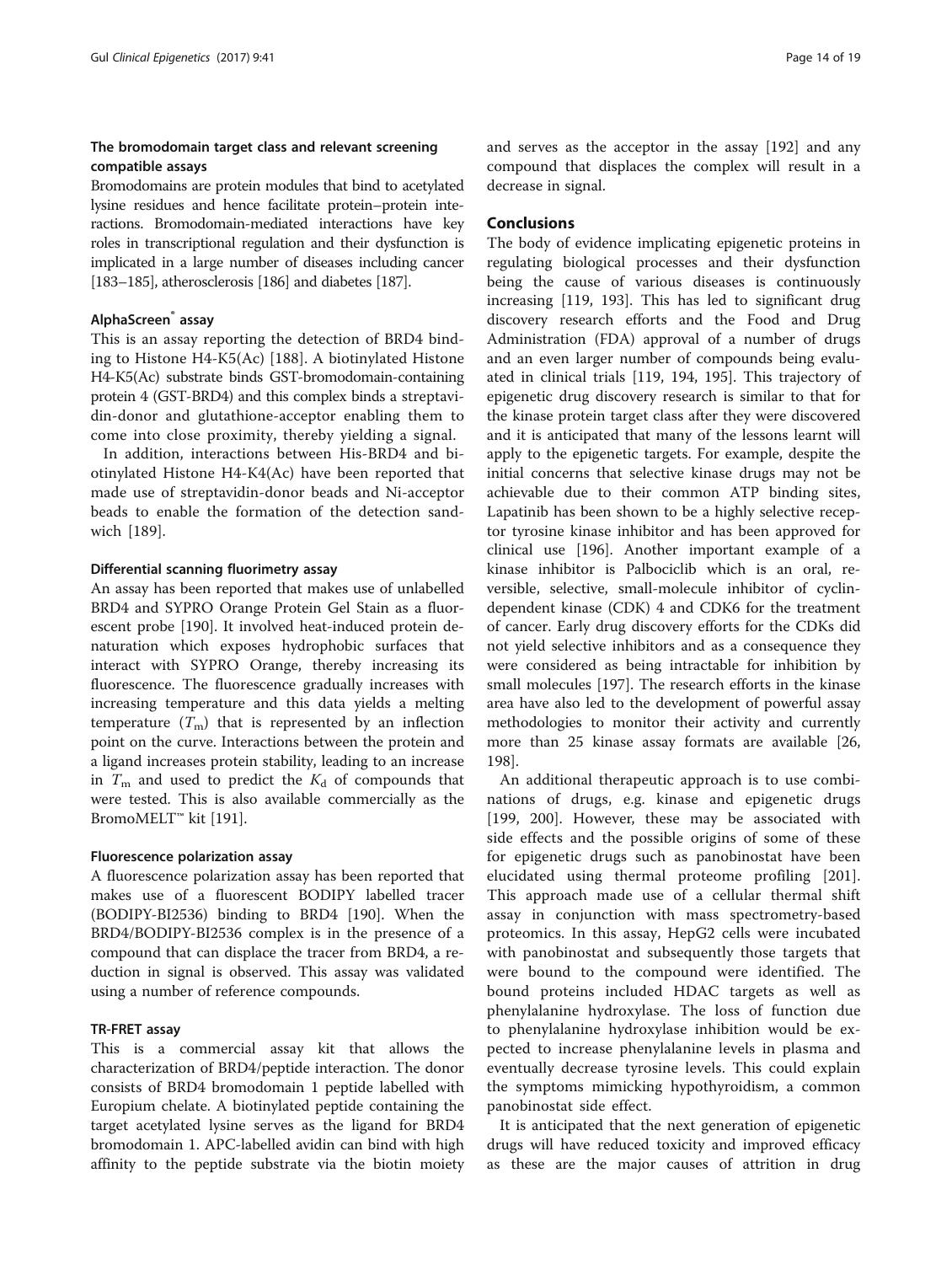<span id="page-14-0"></span>discovery in the clinic [[202, 203\]](#page-18-0). In order to identify the toxicity and efficacy problems early in the drug discovery workflow, there is an urgent need to establish more predictive and physiologically relevant assays such as those that use three-dimensional organoid cultures to study human disease processes [[53](#page-15-0), [204](#page-18-0)–[206\]](#page-18-0). It can be difficult to interpret the screening output from such assays as the observations are likely to originate from compounds modulating a variety of cellular processes. This ambiguity can be reduced significantly with the cellular thermal shift assay (CETSA) that enables target engagement by compounds to be studied [[207](#page-18-0)]. Other assay techniques that are now being used more commonly include advanced mass spectrometry [\[208](#page-18-0)–[210](#page-18-0)] and when applied in conjunction with advanced image analysis of clinical samples, exquisite detail of cellular processes can be deciphered as shown in the case of the in situ detection of topoisomerase [\[211\]](#page-18-0).

This review provides details of the current status of the assays that are available to monitor the activity of epigenetic targets. Since there are a number of assays that can be developed for any given target, it is prudent to develop a panel of assays as these can be used to confirm the observations across different readouts. This is illustrated methodically for the lysine demethylases that make use of target-based assays, crystallography and cell-based assays and should serve as a template for epigenetic drug discovery research [[212\]](#page-18-0).

#### Abbreviations

Acetyl-CoA: Acetyl-coenzyme A; ADME: Absorption, Distribution, Metabolism and Excretion; APC: Allophycocyanin; BODIPY: 4,4-Difluoro-4-bora-3a,4a-diazas-indacene; BRD4: Bromodomain-containing protein 4; CDK: Cyclindependent kinase; CETSA: Cellular thermal shift assay; CoA-SH: Coenzyme A; CPM: 7-Diethylamino-3-(4-maleimidophenyl)-4-methylcoumarin); DLL: 3,5,-Diacetyl-1,4dihydrolutidine; ELISA: Enzyme-linked immunosorbent assay; EZH2: Enhancer of zeste homolog 2; FDA: Food and Drug Administration; GST: Glutathione S-transferase; H2L: Hit-to-lead; H<sub>2</sub>O<sub>2</sub>: Hydrogen peroxide; HAT: Histone acetyltransferase; HCS: High content screening; HDAC: Histone deacetylase; His: Histidine; HMT: Histone methyltransferase; HRP: Horseradish peroxidase; HTS: High throughput screening; JHDM: Jumonji C domaincontaining histone demethylase; LSD: Lysine-specific demethylase; mM: Millimolar; NADH: Nicotinamide adenine dinucleotide; Ni: Nickel; nm: Nanometer; SAH: S-Adenosylhomocysteine; SAM: S-Adenosyl-Lmethionine; SAR: Structure-activity relationship; SPA: Scintillation proximity assay;  $T_m$ : Melting temperature; TR-FRET: Time-resolved fluorescence resonance energy transfer

#### Acknowledgements

The author thanks the COST action EPICHEMBIO (CM1406) for support and Paul Steckelberg for production of the Figures.

#### Funding

The author thanks the COST action EPICHEMBIO (CM1406) for contributing any fees paid relating to article-processing charges.

#### Availability of data and materials

Not applicable.

#### Author's contributions

This review is the sole work of its author.

#### Competing interests

The author declares that he has no competing interests.

#### Consent for publication

Not applicable

# Ethics approval and consent to participate

Not applicable.

#### Publisher's Note

Springer Nature remains neutral with regard to jurisdictional claims in published maps and institutional affiliations.

#### Received: 3 September 2016 Accepted: 12 April 2017 Published online: 21 April 2017

#### References

- 1. Doudna JA. Chemical biology at the crossroads of molecular structure and mechanism. Nat Chem Biol. 2005;1(6):300–3.
- 2. Keiser MJ, Irwin JJ, Shoichet BK. The chemical basis of pharmacology. Biochemistry. 2010;49(48):10267–76.
- 3. Runcie AC, Chan KH, Zengerle M, Ciulli A. Chemical genetics approaches for selective intervention in epigenetics. Curr Opin Chem Biol. 2016;33:186–94.
- 4. Arrowsmith CH, Audia JE, Austin C, Baell J, Bennett J, Blagg J, et al. The promise and peril of chemical probes. Nat Chem Biol. 2015;11:536–41.
- 5. Schreiber SL, Kotz JD, Li M, Aubé J, Austin CP, Reed JC, et al. Advancing Biological Understanding and Therapeutics Discovery with Small-Molecule Probes. Cell. 2015;161(6):1252–65.
- 6. Kaniskan HÜ, Jin J. Chemical probes of histone lysine methyltransferases. ACS Chem Biol. 2015;10(1):40–50.
- 7. Workman P, Collins I. Probing the probes: fitness factors for small molecule tools. Chem Biol. 2010;17(6):561–77.
- 8. Brown PJ, Müller S. Open access chemical probes for epigenetic targets. Future Med Chem. 2015;7(14):1901–17.
- 9. Blass B. Basic Principles of Drug Discovery and Development. New York: Academic Press; 2015.
- 10. Butler MS, Fontaine F, Cooper MA. Natural product libraries: assembly, maintenance, and screening. Planta Med. 2014;80(14):1161–70.
- 11. López-Vallejo F, Giulianotti MA, Houghten RA, Medina-Franco JL. Expanding the medicinally relevant chemical space with compound libraries. Drug Discov Today. 2012;17(13-14):718–26.
- 12. Chuprina A, Lukin O, Demoiseaux R, Buzko A, Shivanyuk A. Drug- and lead-likeness, target class, and molecular diversity analysis of 7.9 million commercially available organic compounds provided by 29 suppliers. J Chem Inf Model. 2010;50(4):470–9.
- 13. Baragaña B, Hallyburton I, Lee MC, Norcross NR, Grimaldi R, Otto TD, et al. A novel multiple-stage antimalarial agent that inhibits protein synthesis. Nature. 2015;522(7556):315–20.
- 14. Lipinski CA. Rule of five in 2015 and beyond: Target and ligand structural limitations, ligand chemistry structure and drug discovery project decisions. Adv Drug Deliv Rev. 2016;101:34–41.
- 15. Venter JC, Adams MD, Myers EW, Li PW, Mural RJ, Sutton GG, et al. The sequence of the human genome. Science. 2001;291(5507):1304–51.
- 16. Fabbro D. 25 years of small molecular weight kinase inhibitors: potentials and limitations. Mol Pharmacol. 2015;87(5):766–75.
- 17. Sittampalam GS, Coussens NP, Nelson H, Arkin M, Auld D, Austin C, Bejcek B, Glicksman M, Inglese J, Iversen PW, Li Z, McGee J, McManus O, Minor L, Napper A, Peltier JM, Riss T, Trask OJ Jr., Weidner J, editors. Assay Guidance Manual. Bethesda:Eli Lilly & Company and the National Center for Advancing Translational Sciences;2004–2016.
- 18. Guardiola AR, Yao T. Molecular cloning and characterization of a novel histone deacetylase HDAC10. J Biol Chem. 2002;277(5):3350–6.
- 19. Labarge MA, Parvin B, Lorens JB. Molecular deconstruction, detection, and computational prediction of microenvironment-modulated cellular responses to cancer therapeutics. Adv Drug Deliv Rev. 2014;69-70:123–31.
- 20. Chan CY, Huang PH, Guo F, Ding X, Kapur V, Mai JD, Yuen PK, Huang TJ. Accelerating drug discovery via organs-on-chips. Lab Chip. 2013; 13(24):4697–710.
- 21. Marugán C, Torres R, Lallena MJ. Phenotypic Screening Approaches to Develop Aurora Kinase Inhibitors: Drug Discovery Perspectives. Front Oncol. 2016;5:299.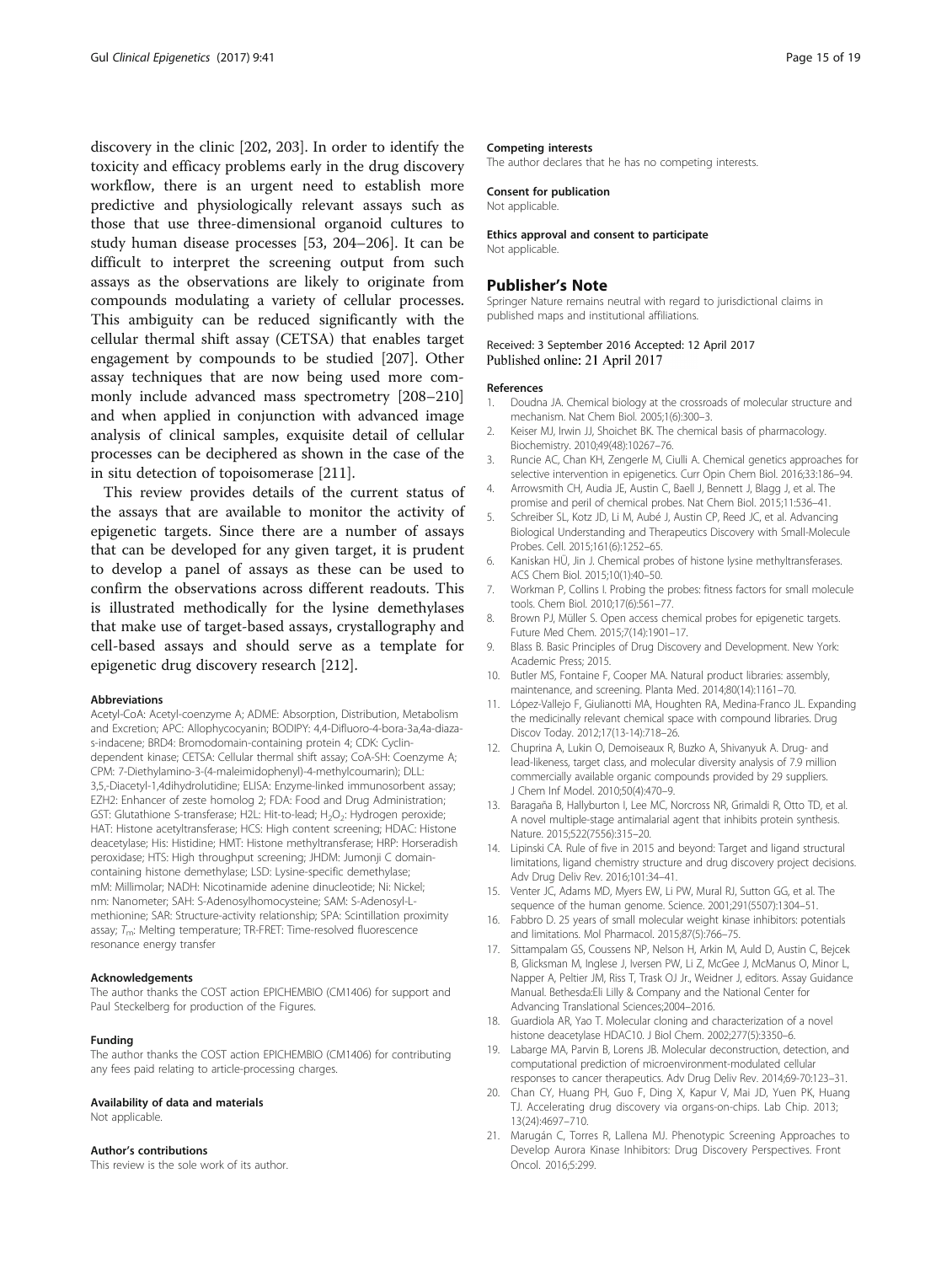- <span id="page-15-0"></span>22. Moffat JG, Rudolph J, Bailey D. Phenotypic screening in cancer drug discovery - past, present and future. Nat Rev Drug Discov. 2014;13(8): 588–602.
- 23. Prior M, Chiruta C, Currais A, Goldberg J, Ramsey J, Dargusch R, et al. Back to the future with phenotypic screening. ACS Chem Neurosci. 2014;5(7):503–13.
- 24. Zheng W, Thorne N, McKew JC. Phenotypic screens as a renewed approach for drug discovery. Drug Discov Today. 2013;18(21-22):1067–73.
- 25. Xu JJ. Cellular imaging: a key phenotypic screening strategy for predictive toxicology. Front Pharmacol. 2015;6:191.
- 26. Ma H, Deacon S, Horiuchi K. The challenge of selecting protein kinase assays for lead discovery optimization. Expert Opin Drug Discovery. 2008; 3(6):607–21.
- 27. Wang Y, Ma H. Protein kinase profiling assays: a technology review. Drug Discov Today Technol. 2015;18:1–8.
- 28. Zhang R, Xie X. Tools for GPCR drug discovery. Acta Pharmacol Sin. 2012; 33(3):372–84.
- 29. Franchet C, Dorange I. GPCR Binding Technologies: An Overview. Curr Top Med Chem. 2015;15(24):2476–83.
- 30. Chen L, Jin L, Zhou N. An update of novel screening methods for GPCR in drug discovery. Expert Opin Drug Discovery. 2012;7(9):791–806.
- 31. Prazeres DM, Martins SA. G protein-coupled receptors: an overview of signaling mechanisms and screening assays. Methods Mol Biol. 2015;1272:3–19.
- 32. Conn PM, Spicer TP, Scampavia L, Janovick JA. Assay strategies for identification of therapeutic leads that target protein trafficking. Trends Pharmacol Sci. 2015;36(8):498–505.
- 33. Shoichet BK. Screening in a spirit haunted world. Drug Discov Today. 2006; 11(13-14):607–15.
- 34. Thorne N, Auld DS, Inglese J. Apparent activity in high-throughput screening: origins of compound-dependent assay interference. Curr Opin Chem Biol. 2010;14(3):315–24.
- 35. Johnston PA. Redox cycling compounds generate  $H_2O_2$  in HTS buffers containing strong reducing reagents-real hits or promiscuous artifacts? Curr Opin Chem Biol. 2011;15(1):174–82.
- 36. Dahlin JL, Walters MA. The essential roles of chemistry in high-throughput screening triage. Future Med Chem. 2014;6(11):1265–90.
- 37. Brenke JK, Salmina ES, Ringelstetter L, Dornauer S, Kuzikov M, Rothenaigner I, et al. Identification of Small-Molecule Frequent Hitters of Glutathione S-Transferase-Glutathione Interaction. J Biomol Screen. 2016;21(6):596–607.
- 38. Schorpp K, Rothenaigner I, Salmina E, Reinshagen J, Low T, Brenke JK, et al. Identification of Small-Molecule Frequent Hitters from AlphaScreen High-Throughput Screens. J Biomol Screen. 2014;19(5):715–26.
- 39. Kho D, MacDonald C, Johnson R, Unsworth CP, O'Carroll SJ, du Mez E, et al. Application of xCELLigence RTCA Biosensor Technology for Revealing the Profile and Window of Drug Responsiveness in Real Time. Biosensors (Basel). 2015;5(2):199–222.
- 40. Ke N, Nguyen K, Irelan J, Abassi YA. Multidimensional GPCR profiling and screening using impedance-based label-free and real-time assay. Methods Mol Biol. 2015;1272:215–26.
- 41. Ferrie AM, Goral V, Wang C, Fang Y. Label-free functional selectivity assays. Methods Mol Biol. 2015;1272:227–46.
- 42. Pinto G, Alhaiek AA, Godovac-Zimmermann J. Proteomics reveals the importance of the dynamic redistribution of the subcellular location of proteins in breast cancer cells. Expert Rev Proteomics. 2015;12(1):61–74.
- 43. Tang H, Panemangalore R, Yarde M, Zhang L, Cvijic ME. 384-Well Multiplexed Luminex Cytokine Assays for Lead Optimization. J Biomol Screen. 2016;21(6):548–55.
- 44. Merezhko M, Muggalla P, Nykänen NP, Yan X, Sakha P, Huttunen HJ. Multiplex assay for live-cell monitoring of cellular fates of amyloid-β precursor protein (APP). PLoS One. 2014;9(6):e98619.
- 45. Langer G. Implementation and Use of State-of-the-Art, Cell-Based In Vitro Assays. Handb Exp Pharmacol. 2016;232:171–90.
- 46. Huggins DJ, Venkitaraman AR, Spring DR. Rational methods for the selection of diverse screening compounds. ACS Chem Biol. 2011;6(3):208–17.
- 47. Kong F, Yuan L, Zheng YF, Chen W. Automatic liquid handling for life science: a critical review of the current state of the art. J Lab Autom. 2012;17(3):169–85.
- 48. Rasmussen L, Tigabu B, White EL, Bostwick R, Tower N, Bukreyev A, Rockx B, LeDuc JW, Noah JW. Adapting high-throughput screening methods and assays for biocontainment laboratories. Assay Drug Dev Technol. 2015;13(1):44–54.
- 49. Gaisford W. Robotic liquid handling and automation in epigenetics. J Lab Autom. 2012;17(5):327–9.
- 50. Michael S, Auld D, Klumpp C, Jadhav A, Zheng W, Thorne N, Austin CP, Inglese J, Simeonov A. A robotic platform for quantitative high-throughput screening. Assay Drug Dev Technol. 2008;6(5):637–57.
- 51. Edwards B, Lesnick J, Wang J, Tang N, Peters C. Miniaturization of High-Throughput Epigenetic Methyltransferase Assays with Acoustic Liquid Handling. J Lab Autom. 2016;21(1):208–16.
- 52. Li L, Zhou Q, Voss TC, Quick KL, LaBarbera DV. High-throughput imaging: Focusing in on drug discovery in 3D. Methods. 2016;96:97–102.
- Joshi P, Lee MY. High Content Imaging (HCI) on Miniaturized Three-Dimensional (3D) Cell Cultures. Biosensors (Basel). 2015;5(4):768–90.
- 54. Kang J, Hsu CH, Wu Q, Liu S, Coster AD, Posner BA, et al. Improving drug discovery with high-content phenotypic screens by systematic selection of reporter cell lines. Nat Biotechnol. 2016;34(1):70–7.
- 55. Inglese J, Johnson RL, Simeonov A, Xia M, Zheng W, Austin CP, Auld DS. High-throughput screening assays for the identification of chemical probes. Nat Chem Biol. 2007;3(8):466–79.
- 56. Massey AJ. Multiparametric Cell Cycle Analysis Using the Operetta High-Content Imager and Harmony Software with PhenoLOGIC. PLoS One. 2015; 10(7):e0134306.
- Bates SE, Robey RW, Piekarz RL. CCR 20th Anniversary Commentary: Expanding the Epigenetic Therapeutic Portfolio. Clin Cancer Res. 2015; 21(10):2195–7.
- 58. Eglen RM, Reisine T, Roby P, Rouleau N, Illy C, Bossé R, Bielefeld M. The use of AlphaScreen technology in HTS: current status. Curr Chem Genomics. 2008;1:2–10.
- 59. Wang J, Fang P, Chase P, Tshori S, Razin E, Spicer TP, et al. Development of an HTS-Compatible Assay for Discovery of Melanoma-Related Microphthalmia Transcription Factor Disruptors Using AlphaScreen Technology. J Biomol Screen. 2017;22(1):58–66.
- 60. Yasgar A, Jadhav A, Simeonov A, Coussens NP. AlphaScreen-Based Assays: Ultra-High-Throughput Screening for Small-Molecule Inhibitors of Challenging Enzymes and Protein-Protein Interactions. Meth Mol Biol. 2016;1439:77–98.
- 61. Roberts JM, Bradner JE. A Bead-Based Proximity Assay for BRD4 Ligand Discovery. Curr Protoc Chem Biol. 2015;7(4):263–78.
- 62. Sierecki E, Giles N, Polinkovsky M, Moustaqil M, Alexandrov K, Gambin Y. A cell-free approach to accelerate the study of protein-protein interactions in vitro. Interface Focus. 2013;3:20130018.
- 63. Sittampalam GS, Kahl SD, Janzen WP. High-throughput screening: advances in assay technologies. Curr Opin Chem Biol. 1997;1(3):384–91.
- 64. Gul S, Sreedharan SK, Brocklehurst K. Enzyme Assays. Chichester: Wiley; 1998. 65. Gribbon P, Sewing A. Fluorescence readouts in HTS: no gain without pain?
- Drug Discov Today. 2003;8(22):1035–43. 66. Eggeling C, Brand L, Ullmann D, Jäger S. Highly sensitive fluorescence
- detection technology currently available for HTS. Drug Discov Today. 2003; 8(14):632–41.
- 67. Hall MD, Simeonov A, Davis MI. Avoiding Fluorescence Assay Interference-The Case for Diaphorase. Assay Drug Dev Technol. 2016;14(3):175–9.
- Dahlin JL, Baell J, Walters MA. Assay Interference by Chemical Reactivity. In: Sittampalam GS, Coussens NP, Brimacombe K, Grossman A, Arkin M, Auld D, Austin C, Baell J, Bejcek B, Chung TDY, Dahlin JL, Devanaryan V, Foley TL, Glicksman M, Hall MD, Hass JV, Inglese J, Iversen PW, Lal-Nag M, Li Z, McGee J, McManus O, Riss T, Trask OJ Jr., Weidner JR, Xia M, Xu X, editors. Assay Guidance Manual [Internet]. Bethesda (MD): Eli Lilly & Company and the National Center for Advancing Translational Sciences; 2004-2015.
- 69. Feeling BJB, Nature's PAINS. Natural Products, Natural Product Drugs, and Pan Assay Interference Compounds (PAINS). J Nat Prod. 2016; 79(3):616–28.
- 70. Sotoud H, Gribbon P, Ellinger B, Reinshagen J, Boknik P, Kattner L, et al. Development of a colorimetric and a fluorescence phosphataseinhibitor assay suitable for drug discovery approaches. J Biomol Screen. 2013;18(8):899–909.
- 71. Niesen FH, Berglund H, Vedadi M. The use of differential scanning fluorimetry to detect ligand inter-actions that promote protein stability. Nat Protoc. 2007;2(9):2212–21.
- 72. Simeonov A. Recent developments in the use of differential scanning fluorometry in protein and small molecule discovery and characterization. Expert Opin Drug Discov. 2013;8(9):1071–82.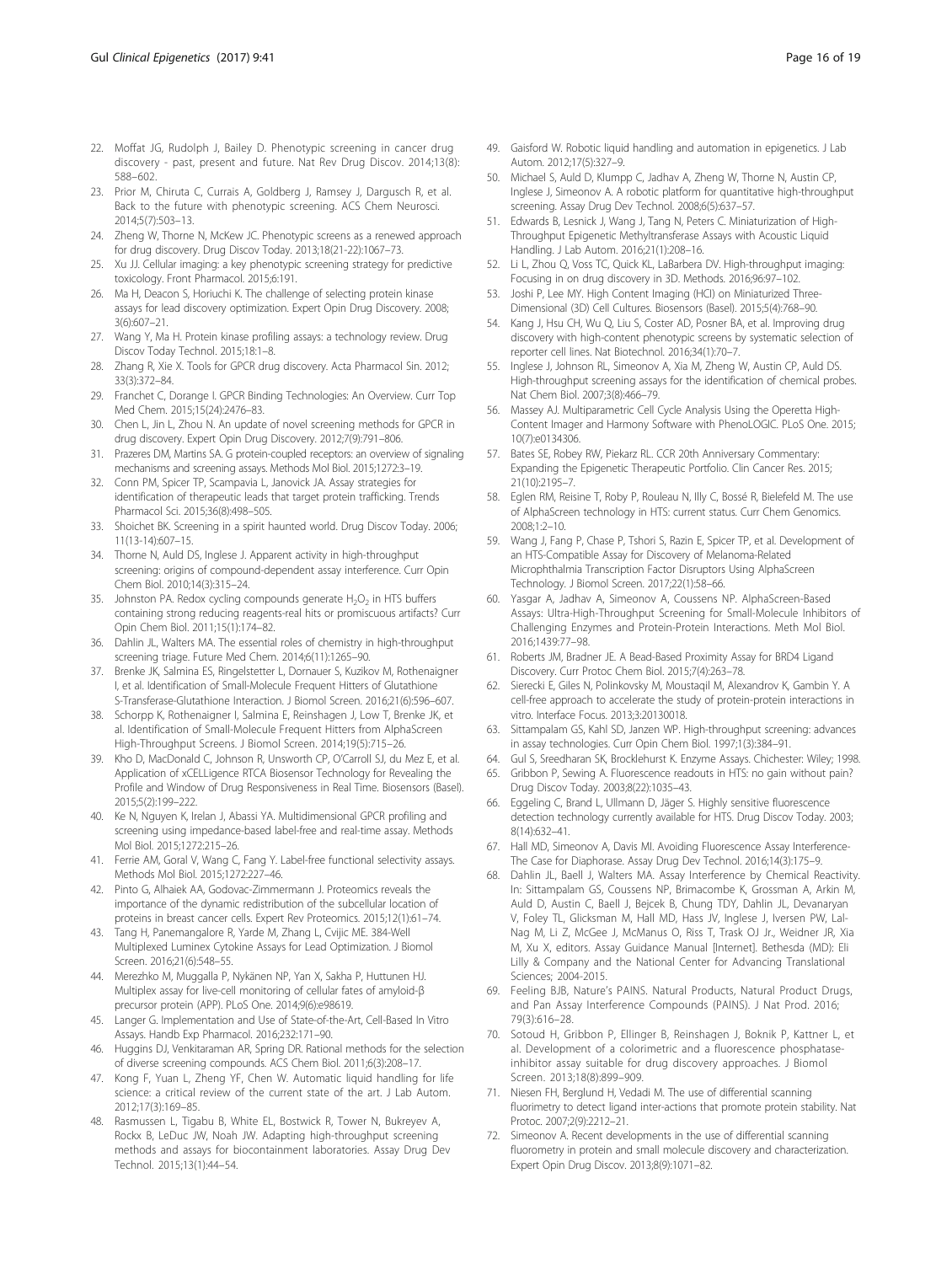- <span id="page-16-0"></span>73. Lo MC, Aulabaugh A, Jin G, Cowling R, Bard J, Malamas M, Ellestad G. Evaluation of fluorescence-based thermal shift assays for hit identification in drug discovery. Anal Biochem. 2004;332(1):153–9.
- 74. Ciulli A. Biophysical screening for the discovery of small-molecule ligands. Methods Mol Biol. 2013;1008:357–88.
- 75. Genick CC, Barlier D, Monna D, Brunner R, Bé C, Scheufler C, Ottl J. Applications of Biophysics in High-Throughput Screening Hit Validation. J Biomol Screen. 2014;19(5):707–14.
- 76. Shah K, Maghsoudlou P. Enzyme-linked immunosorbent assay (ELISA): the basics. Br J Hosp Med (Lond). 2016;77(7):C98–101.
- 77. Ma Z, Liu Z, Jiang T, Zhang T, Zhang H, Du L, Li M. Discovery of Fluorescence Polarization Probe for the ELISA-Based Antagonist Screening of α1-Adrenergic Receptors. ACS Med Chem Lett. 2016;7(10):967–71.
- 78. Lim MJ, Foster GJ, Gite S, Ostendorff HP, Narod S, Rothschild KJ. An ELISAbased high throughput protein truncation test for inherited breast cancer. Breast Cancer Res. 2010;12(5):R78.
- 79. Wang L, Bao Y, Yang Y, Wu Y, Chen X, Si S, Hong B. Discovery of antagonists for human scavenger receptor CD36 via an ELISA-like high-throughput screening assay. J Biomol Screen. 2010;15(3):239–50.
- 80. Edwards BS, Oprea T, Prossnitz ER, Sklar LA. Flow cytometry for highthroughput, high-content screening. Curr Opin Chem Biol. 2004;8(4):392–8.
- 81. Lakowicz JR, Gryczynski I, Gryczynski Z. Novel fluorescence sensing methods for high throughput screening. J Biomol Screen. 2000;5(3):123–32.
- 82. Zhang H, Wu Q, Berezin MY. Fluorescence anisotropy (polarization): from drug screening to precision medicine. Expert Opin Drug Discov. 2015;10(11): 1145–61.
- 83. Janzen WP. Screening technologies for small molecule discovery: the state of the art. Chem Biol. 2014;21(9):1162–70.
- 84. Huang X, Aulabaugh A. Application of Fluorescence Polarization in HTS Assays. Methods Mol Biol. 2016;1439:115–30.
- 85. Ren D, Wang J, Wang B, You Z. Probes for biomolecules detection based on RET-enhanced fluorescence polarization. Biosens Bioelectron. 2016;79:802–9.
- 86. Johnston PA, Foster CA, Shun TY, Skoko JJ, Shinde S, Wipf P, Lazo JS. Development and implementation of a 384-well homogeneous fluorescence intensity high-throughput screening assay to identify mitogenactivated protein kinase phosphatase-1 dual-specificity protein phosphatase inhibitors. Assay Drug Dev Technol. 2007;5(3):319–32.
- 87. Du MX, Sim J, Fang L, Yin Z, Koh S, Stratton J, et al. Identification of novel small-molecule inhibitors for human transketolase by highthroughput screening with fluorescent intensity (FLINT) assay. J Biomol Screen. 2004;9(5):427–33.
- 88. Yu HB, Li M, Wang WP, Wang XL. High throughput screening technologies for ion channels. Acta Pharmacol Sin. 2016;37(1):34–43.
- 89. Simeonov A, Davis MI. Interference with Fluorescence and Absorbance. In: Sittampalam GS, Coussens NP, Nelson H, Arkin M, Auld D, Austin C, Bejcek B, Glicksman M, Inglese J, Iversen PW, Li Z, McGee J, McManus O, Minor L, Napper A, Peltier JM, Riss T, Trask OJ Jr., Weidner J, editors. Assay Guidance Manual. Bethesda:Eli Lilly & Company and the National Center for Advancing Translational Sciences;2004–2016.
- 90. Singh S, Carpenter AE, Genovesio A. Increasing the Content of High-Content Screening: An Overview. J Biomol Screen. 2014;19(5):640–50.
- 91. Boutros M, Heigwer F, Laufer C. Microscopy-Based High-Content Screening. Cell. 2015;163(6):1314–25.
- 92. Fraietta I, Gasparri F. The development of high-content screening (HCS) technology and its importance to drug discovery. Expert Opin Drug Discov. 2016;11(5):501–14.
- 93. Fan F, Wood KV. Bioluminescent assays for high-throughput screening. Assay Drug Dev Technol. 2007;5(1):127–36.
- 94. Eglen RM, Reisine T. Photoproteins: important new tools in drug discovery. Assay Drug Dev Technol. 2008;6(5):659–71.
- 95. Miraglia LJ, King FJ, Damoiseaux R. Seeing the light: luminescent reporter gene assays. Comb Chem High Throughput Screen. 2011;14(8):648–57.
- 96. Peterson KR, Costa FC, Fedosyuk H, Neades RY, Chazelle AM, Zelenchuk L, et al. A cell-based high-throughput screen for novel chemical inducers of fetal hemoglobin for treatment of hemoglobinopathies. PLoS One. 2014;9(9): e107006.
- 97. Menon V, Ranganathn A, Jorgensen VH, Sabio M, Christoffersen CT, Uberti MA, et al. Development of an aequorin luminescence calcium assay for high-throughput screening using a plate reader, the LumiLux. Assay Drug Dev Technol. 2008;6(6):787–93.
- 98. Pusch W, Kostrzewa M. Application of MALDI-TOF mass spectrometry in screening and diagnostic research. Curr Pharm Des. 2005;11(20):2577–91.
- 99. Kerns EH, Di L, Bourassa J, Gross J, Huang N, Liu H, et al. Integrity profiling of high throughput screening hits using LC-MS and related techniques. Comb Chem High Throughput Screen. 2005;8(6):459–66.
- 100. Li LP, Feng BS, Yang JW, Chang CL, Bai Y, Liu HW. Applications of ambient mass spectrometry in high-throughput screening. Analyst. 2013;138(11):3097–103.
- 101. Haslam C, Hellicar J, Dunn A, Fuetterer A, Hardy N, Marshall P, et al. The Evolution of MALDI-TOF Mass Spectrometry toward Ultra-High-Throughput Screening: 1536-Well Format and Beyond. J Biomol Screen. 2016;21(2):176–86.
- 102. Leveridge M, Buxton R, Argyrou A, Francis P, Leavens B, West A, et al. Demonstrating enhanced throughput of RapidFire mass spectrometry through multiplexing using the JmjD2d demethylase as a model system. J Biomol Screen. 2014;19(2):278–86.
- 103. Adam GC, Meng J, Rizzo JM, Amoss A, Lusen JW, Patel A, et al. Use of high-throughput mass spectrometry to reduce false positives in protease uHTS screens. J Biomol Screen. 2015;20(2):212–22.
- 104. Drueckes P. Protein Kinase Selectivity Profiling Using Microfluid Mobility Shift Assays. Methods Mol Biol. 2016;1439:143–57.
- 105. Perrin D, Martin T, Cambet Y, Frémaux C, Scheer A. Overcoming the hurdle of fluorescent compounds in kinase screening: a case study. Assay Drug Dev Technol. 2006;4(2):185–96.
- 106. Wright BD, Simpson C, Stashko M, Kireev D, Hull-Ryde EA, Zylka MJ, Janzen WP. Development of a High-Throughput Screening Assay to Identify Inhibitors of the Lipid Kinase PIP5K1C. J Biomol Screen. 2015;20(5):655–62.
- 107. Cusack B, Richelson E. A method for radioligand binding assays using a robotic workstation. J Recept Res. 1993;13(1-4):123–34.
- 108. Yanamandra M, Kole L, Giri A, Mitra S. Development of phosphocellulose paper-based screening of inhibitors of lipid kinases: case study with PI3Kβ. Anal Biochem. 2014;449:132–8.
- 109. Gupta S, Singh RK, Nanda K, Chatterjee M, Tiwari A, Sundaram S, et al. Ratiometric Ca+2 measurement in human recombinant muscarinic receptor subtypes using the Flexstation scanning fluorometer. J Recept Signal Transduct Res. 2009;29(2):100–6.
- 110. Wu S, Liu B. Application of scintillation proximity assay in drug discovery. BioDrugs. 2005;19(6):383–92.
- 111. Takagi T, Shum D, Parisi M, Santos RE, Radu C, Calder P, et al. Comparison of luminescence ADP production assay and radiometric scintillation proximity assay for Cdc7 kinase. Comb Chem High Throughput Screen. 2011;14(8):669–87.
- 112. von Ahsen O, Schmidt A, Klotz M, Parczyk K. Assay concordance between SPA and TR-FRET in high-throughput screening. J Biomol Screen. 2006;11(6):606–16.
- 113. Chen Z, Zheng W, Huang P, Tu D, Zhou S, Huang M, Chen X. Lanthanidedoped luminescent nano-bioprobes for the detection of tumor markers. Nanoscale. 2015;7(10):4274–90.
- 114. Ergin E, Dogan A, Parmaksiz M, Elçin AE, Elçin YM. Time-Resolved Fluorescence Resonance Energy Transfer [TR-FRET] Assays for Biochemical Processes. Curr Pharm Biotechnol. 2016;17(14):1222–30.
- 115. Seto E, Yoshida M. Erasers of histone acetylation: the histone deacetylase enzymes. Cold Spring Harb Perspect Biol. 2014;6(4):a018713.
- 116. Roche J, Bertrand P. Inside HDACs with more selective HDAC inhibitors. Eur J Med Chem. 2016;121:451–83.
- 117. Graham JS, Kaye SB, Brown R. The promises and pitfalls of epigenetic therapies in solid tumors. Eur J Cancer. 2009;45(7):1129–36.
- 118. Ceccacci E, Minucci S. Inhibition of histone deacetylases in cancer therapy: lessons from leukaemia. Br J Cancer. 2016;114(6):605–11.
- 119. Yoon S, Eom GH. HDAC and HDAC Inhibitor: From Cancer to Cardiovascular Diseases. Chonnam Med J. 2016;52(1):1–11.
- 120. Das Gupta K, Shakespear MR, Iyer A, Fairlie DP, Sweet MJ. Histone deacetylases in monocyte/macrophage development, activation and metabolism: refining HDAC targets for inflammatory and infectious diseases. Clin Transl Immunology. 2016;5(1):e62.
- 121. Didonna A, Opal P. The promise and perils of HDAC inhibitors in neurodegeneration. Ann Clin Transl Neurol. 2015;2(1):79–101.
- 122. Levesque-Sergerie J-P, Boulé M, Labonté A, Michaud J-F, Rouleau N, Beaudet L, Arcand M. AlphaLISA Acetyl-Histone H3 Lysine 9 (H3K9ac) Cellular Detection Kit. [http://www.perkinelmer.co.uk/lab-solutions/](http://www.perkinelmer.co.uk/lab-solutions/resources/docs/TCH_010018_01AlphaLISACellH3K9ac.pdf) [resources/docs/TCH\\_010018\\_01AlphaLISACellH3K9ac.pdf](http://www.perkinelmer.co.uk/lab-solutions/resources/docs/TCH_010018_01AlphaLISACellH3K9ac.pdf). Accessed 19 Apr 2017.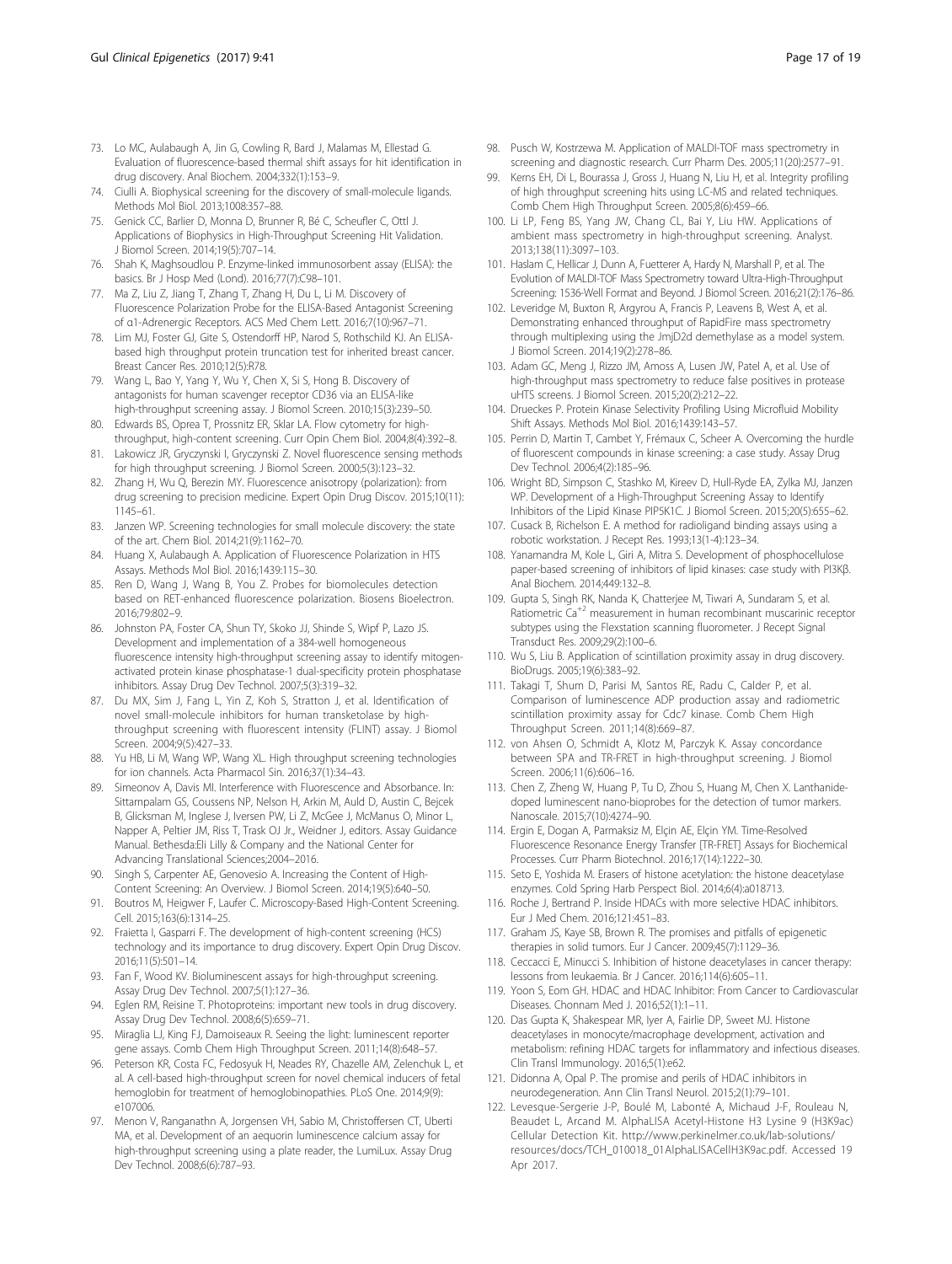- <span id="page-17-0"></span>123. Fricke N, Boettcher K, Spindler S, Gul S. Screening HDAC Inhibitors - A Workflow Comprising High Throughput and High Content Screening. [http://www.perkinelmer.com/CMSResources/Images/APP\\_Epigenetics\\_](http://www.perkinelmer.com/CMSResources/Images/APP_Epigenetics_Screening_HDAC_Inhibitors.pdf) [Screening\\_HDAC\\_Inhibitors.pdf](http://www.perkinelmer.com/CMSResources/Images/APP_Epigenetics_Screening_HDAC_Inhibitors.pdf). Accessed 19 Apr 2017.
- 124. Qu X, Pröll M, Neuhoff C, Zhang R, Cinar MU, Hossain MM, et al. Sulforaphane epigenetically regulates innate immune responses of porcine monocyte-derived dendritic cells induced with lipopolysaccharide. PLoS One. 2015;10(3):e0121574.
- 125. Saccone V, Consalvi S, Giordani L, Mozzetta C, Barozzi I, Sandoná M, et al. HDAC-regulated myomiRs control BAF60 variant exchange and direct the functional phenotype of fibro-adipogenic progenitors in dystrophic muscles. Genes Dev. 2014;28:841.
- 126. Singh RK, Cho K, Padi SK, Yu J, Haldar M, Mandal T, et al. Mechanism of N-Acylthiourea-mediated activation of human histone deacetylase 8 (HDAC8) at molecular and cellular levels. J Biol Chem. 2015;290(10):6607–19.
- 127. [http://www.enzolifesciences.com/BML-AK500/fluor-de-lys-hdac-fluorometric](http://www.enzolifesciences.com/BML-AK500/fluor-de-lys-hdac-fluorometric-activity-assay-kit/)[activity-assay-kit/](http://www.enzolifesciences.com/BML-AK500/fluor-de-lys-hdac-fluorometric-activity-assay-kit/). Accessed 19 Apr 2017.
- 128. Itoh Y, Suzuki M, Matsui T, Ota Y, Hui Z, Tsubaki K, Suzuki T. False HDAC Inhibition by Aurone Compound. Chem Pharm Bull. 2016;64(8):1124–28.
- 129. Son D, Kim CS, Lee KR, Park H-J. Identification of new quinic acid derivatives as histone deacetylase inhibitors by fluorescence-based cellular assay. Bioorg Med Chem Lett. 2016;26(9):2365–9.
- 130. Hsu CW, Shou D, Huang R, Khuc T, Dai S, Zheng W, Klumpp-Thomas C, Xia M. Identification of HDAC Inhibitors Using a Cell-Based HDAC I/II Assay. J Biomol Screen. 2016;21(6):643–52.
- 131. HDAC-Glo™ I/II Assay and Screening System. [https://worldwide.promega.](https://worldwide.promega.com/resources/protocols/technical-manuals/101/hdac-glo-i-ii-assay-and-screening-system-protocol/) [com/resources/protocols/technical-manuals/101/hdac-glo-i-ii-assay-and](https://worldwide.promega.com/resources/protocols/technical-manuals/101/hdac-glo-i-ii-assay-and-screening-system-protocol/)[screening-system-protocol/](https://worldwide.promega.com/resources/protocols/technical-manuals/101/hdac-glo-i-ii-assay-and-screening-system-protocol/). Accessed 19 Apr 2017.
- 132. Halley F, Reinshagen J, Ellinger B, Wolf M, Niles AL, Evans NJ, et al. A bioluminogenic HDAC activity assay: validation and screening. J Biomol Screen. 2011;16:1227–35.
- 133. Gauthier N, Loiselle M-C, Roy M, Pedro L, Beaudet L, Rodriguez-Suarez R. LANCE Ultra HDAC1 Histone H3-Lysine 9 Deacetylase Assay. [https://www.](https://www.perkinelmer.com/lab-solutions/resources/docs/TCH_LANCE_Ultra_HDAC1_Histone_H3-Lysine_9_Deacetylase_Assay.pdf) [perkinelmer.com/lab-solutions/resources/docs/TCH\\_LANCE\\_Ultra\\_HDAC1\\_](https://www.perkinelmer.com/lab-solutions/resources/docs/TCH_LANCE_Ultra_HDAC1_Histone_H3-Lysine_9_Deacetylase_Assay.pdf) [Histone\\_H3-Lysine\\_9\\_Deacetylase\\_Assay.pdf.](https://www.perkinelmer.com/lab-solutions/resources/docs/TCH_LANCE_Ultra_HDAC1_Histone_H3-Lysine_9_Deacetylase_Assay.pdf) Accessed 19 Apr 2017.
- 134. Marks BD, Fakhoury SA, Frazee WJ, Eliason HC, Riddle SM. A substrateindependent TR-FRET histone deacetylase inhibitor assay. J Biomol Screen. 2011;16(10):1247–53.
- 135. Gale M, Yan Q. High-throughput screening to identify inhibitors of lysine demethylases. Epigenomics. 2015;7(1):57–65.
- 136. Morera L, Lübbert M, Jung M. Targeting histone methyltransferases and demethylases in clinical trials for cancer therapy. Clin Epigen. 2016;8:57.
- 137. Paneni F, Costantino S, Battista R, Castello L, Capretti G, Chiandotto S, et al. Adverse epigenetic signatures by histone methyltransferase Set7 contribute to vascular dysfunction in patients with type 2 diabetes mellitus. Circ Cardiovasc Genet. 2015;8(1):150–8.
- 138. Gillette TG, Hill JA. Readers, writers, and erasers: chromatin as the whiteboard of heart disease. Circ Res. 2015;116(7):1245–53.
- 139. Forneris F, Binda C, Vanoni MA, Mattevi A, Battaglioli E. Histone demethylation catalysed by LSD1 is a flavin-dependent oxidative process. FEBS Lett. 2005;579(10):2203–7.
- 140. Forneris F, Binda C, Vanoni MA, Battaglioli E, Mattevi A. Human histone demethylase LSD1 reads the histone code. J Biol Chem. 2005;280(50): 41360–5.
- 141. Szewczuk LM, Culhane JC, Yang M, Majumdar A, Yu H, Cole PA. Mechanistic analysis of a suicide inactivator of histone demethylase LSD1. Biochemistry. 2007;46(23):6892–902.
- 142. Fossati P, Prencipe L, Berti G. Use of 3,5-dichloro-2-hydroxybenzenesulfonic acid/4-aminophenazone chromogenic system in direct enzymic assay of uric acid in serum and urine. Clin Chem. 1980;26(2):227–31.
- 143. Epigenase LSD1 Demethylase Activity/Inhibition Assay Kit (Colorimetric). [http://www.epigentek.com/catalog/epigenase-lsd1-demethylase](http://www.epigentek.com/catalog/epigenase-lsd1-demethylase-activityinhibition-assay-kit-colorimetric-p-2833.html)[activityinhibition-assay-kit-colorimetric-p-2833.html.](http://www.epigentek.com/catalog/epigenase-lsd1-demethylase-activityinhibition-assay-kit-colorimetric-p-2833.html) Accessed 19 Apr 2017.
- 144. Luo X, Liu Y, Kubicek S, Myllyharju J, Tumber A, Ng S, et al. A selective inhibitor and probe of the cellular functions of Jumonji C domaincontaining histone demethylases. J Am Chem Soc. 2011;133(24):9451–6.
- 145. Wang W, Marholz LJ, Wang X. Novel Scaffolds of Cell-Active Histone Demethylase Inhibitors Identified from High-Throughput Screening. J Biomol Screen. 2015;20(6):821–7.
- 146. LSD1 Inhibitor Screening Assay Kit. [https://www.caymanchem.com/product/](https://www.caymanchem.com/product/700120) [700120](https://www.caymanchem.com/product/700120). Accessed 19 Apr 2017.
- 147. Histone Demethylase KDM1/LSD1 Activity Quantification Assay Kit. [http://](http://www.abcam.com/histone-demethylase-kdm1lsd1-activity-quantification-assay-kit-ab113457.html) [www.abcam.com/histone-demethylase-kdm1lsd1-activity-quantification](http://www.abcam.com/histone-demethylase-kdm1lsd1-activity-quantification-assay-kit-ab113457.html)[assay-kit-ab113457.html](http://www.abcam.com/histone-demethylase-kdm1lsd1-activity-quantification-assay-kit-ab113457.html). Accessed 19 Apr 2017.
- 148. Histone Demethylase Assay (Fluorescent). [http://www.activemotif.com/](http://www.activemotif.com/catalog/672/histone-demethylase-activity) [catalog/672/histone-demethylase-activity.](http://www.activemotif.com/catalog/672/histone-demethylase-activity) Accessed 19 Apr 2017.
- 149. Belman S. The fluorimetric determination of formaldehyde. Analyt Chim Acta. 1963;29:120–6.
- 150. Prickaerts P, Adriaens ME, Beucken TV, Koch E, Dubois L, Dahlmans VE, et al. Hypoxia increases genome-wide bivalent epigenetic marking by specific gain of H3K27me3. Epigenetics Chromatin. 2016;9:46.
- 151. Wu F, Zhou C, Yao Y, Wei L, Feng Z, Deng L, Song Y. 3-(Piperidin-4 ylmethoxy)pyridine Containing Compounds Are Potent Inhibitors of Lysine Specific Demethylase 1. J Med Chem. 2016;59(1):253–63.
- 152. Kakizawa T, Mizukami T, Itoh Y, Hasegawa M, Sasaki R, Suzuki T. Evaluation of phenylcyclopropylamine compounds by enzymatic assay of lysinespecific demethylase 2 in the presence of NPAC peptide. Bioorg Med Chem Lett. 2016;26(4):1193–5.
- 153. Tsukada Y, Nakayama KI. In vitro histone demethylase assay. Cold Spring Harb Protoc. 2010;2010(10):pdb.prot5512.
- 154. Kleeberg U, Klinger W. Sensitive formaldehyde determination with Nash's reagent and a 'tryptophan reaction'. J Pharmacol Meth. 1982;8(1):19–31.
- 155. Caron M, Arcand M, Blouin J, Labonté A, Normand C, Beaudet L, Padrós J. LANCE Ultra LSD1 Histone H3-Lysine 4 Demethylase Assay. [http://www.](http://www.perkinelmer.co.uk/Content/TechnicalInfo/TCH_LANCEUltraLSD1HistoneH3-Lysine4DemethylaseAssay.pdf) [perkinelmer.co.uk/Content/TechnicalInfo/TCH\\_LANCEUltraLSD1HistoneH3-](http://www.perkinelmer.co.uk/Content/TechnicalInfo/TCH_LANCEUltraLSD1HistoneH3-Lysine4DemethylaseAssay.pdf) [Lysine4DemethylaseAssay.pdf](http://www.perkinelmer.co.uk/Content/TechnicalInfo/TCH_LANCEUltraLSD1HistoneH3-Lysine4DemethylaseAssay.pdf). Accessed 19 Apr 2017.
- 156. Qian J, Lu L, Wu J, Ma H. Development of multiple cell-based assays for the detection of histone H3 Lys27 trimethylation (H3K27me3). Assay Drug Dev Technol. 2013;11(7):449–56.
- 157. Kawamura A, Tumber A, Rose NR, King ON, Daniel M, Oppermann U, et al. Development of homogeneous luminescence assays for histone demethylase catalysis and binding. Anal Biochem. 2010;404(1):86–93.
- 158. Casciello F, Windloch K, Gannon F, Lee JS. Functional Role of G9a Histone Methyltransferase in Cancer. Front Immunol. 2015;6:487.
- 159. Margolis DM, Hazuda DJ. Combined approaches for HIV cure. Curr Opin HIV AIDS. 2013;8(3):230–5.
- 160. Mathiyalagan P, Keating ST, Du XJ, El-Osta A. Chromatin modifications remodel cardiac gene expression. Cardiovasc Res. 2014;103(1):7–16.
- 161. AlphaLISA DOT1L Histone H3 Lysine-N-methyltransferase Assay. Gauthier N, Pedro L, Caruso M-E, Rodenbrock A, Bourgeois P, Beaudet L, Rodriguez-Suarez R. [http://www.perkinelmer.co.uk/lab-solutions/resources/docs/TCH\\_](http://www.perkinelmer.co.uk/lab-solutions/resources/docs/TCH_AlphaLISA_25_Histone_H3_Assay.pdf) [AlphaLISA\\_25\\_Histone\\_H3\\_Assay.pdf](http://www.perkinelmer.co.uk/lab-solutions/resources/docs/TCH_AlphaLISA_25_Histone_H3_Assay.pdf). Accessed 19 Apr 2017.
- 162. Klink TA, Staeben M, Twesten K, Kopp AL, Kumar M, Dunn RS, et al. Development and validation of a generic fluorescent methyltransferase activity assay based on the transcreener AMP/GMP assay. J Biomol Screen. 2012;17:59.
- 163. Collazo E, Couture JF, Bulfer S, Trievel RC. A coupled fluorescent assay for histone methyltransferases. Anal Biochem. 2005;342(1):86–92.
- 164. Trievel R, Collazo-Santiago E, Couture J-F. Methyltransferase assays. 2007, US 20070224655 A1.
- 165. Wang R, Ibáñez G, Islam K, Zheng W, Blum G, Sengelaub C, Luo M. Formulating a fluorogenic assay to evaluate S-adenosyl-L-methionine analogues as protein methyltransferase cofactors. Mol Biosyst. 2011;7(11):2970–81.
- 166. Luense S, Denner P, Fernández-Montalván A, Hartung I, Husemann M, Stresemann C, Prechtl S. Quantification of histone H3 Lys27 trimethylation (H3K27me3) by high-throughput microscopy enables cellular large-scale screening for small-molecule EZH2 inhibitors. J Biomol Screen. 2015;20(2):190–201.
- 167. Drake KM, Watson VG, Kisielewski A, Glynn R, Napper AD. A sensitive luminescent assay for the histone methyltransferase NSD1 and other SAMdependent enzymes. Assay Drug Dev Technol. 2014;12(5):258–71.
- 168. Wu J, Xie N, Feng Y, Zheng YG. Scintillation proximity assay of arginine methylation. J Biomol Screen. 2012;17(2):237–44.
- 169. Rathert P, Cheng X, Jeltsch A. Continuous enzymatic assay for histone lysine methyltransferases. Biotechniques. 2007;43(5):602–8.
- 170. Horiuchi KY, Eason MM, Ferry JJ, Planck JL, Walsh CP, Smith RF, Howitz KT, Ma H. Assay development for histone methyltransferases. Assay Drug Dev Technol. 2013;11(4):227–36.
- 171. Montgomery DC, Sorum AW, Meier JL. Defining the orphan functions of lysine acetyltransferases. ACS Chem Biol. 2015;10(1):85–94.
- 172. Wang Y, Miao X, Liu Y, Li F, Liu Q, Sun J, Cai L. Dysregulation of histone acetyltransferases and deacetylases in cardiovascular diseases. Oxid Med Cell Longev. 2014;2014:641979.